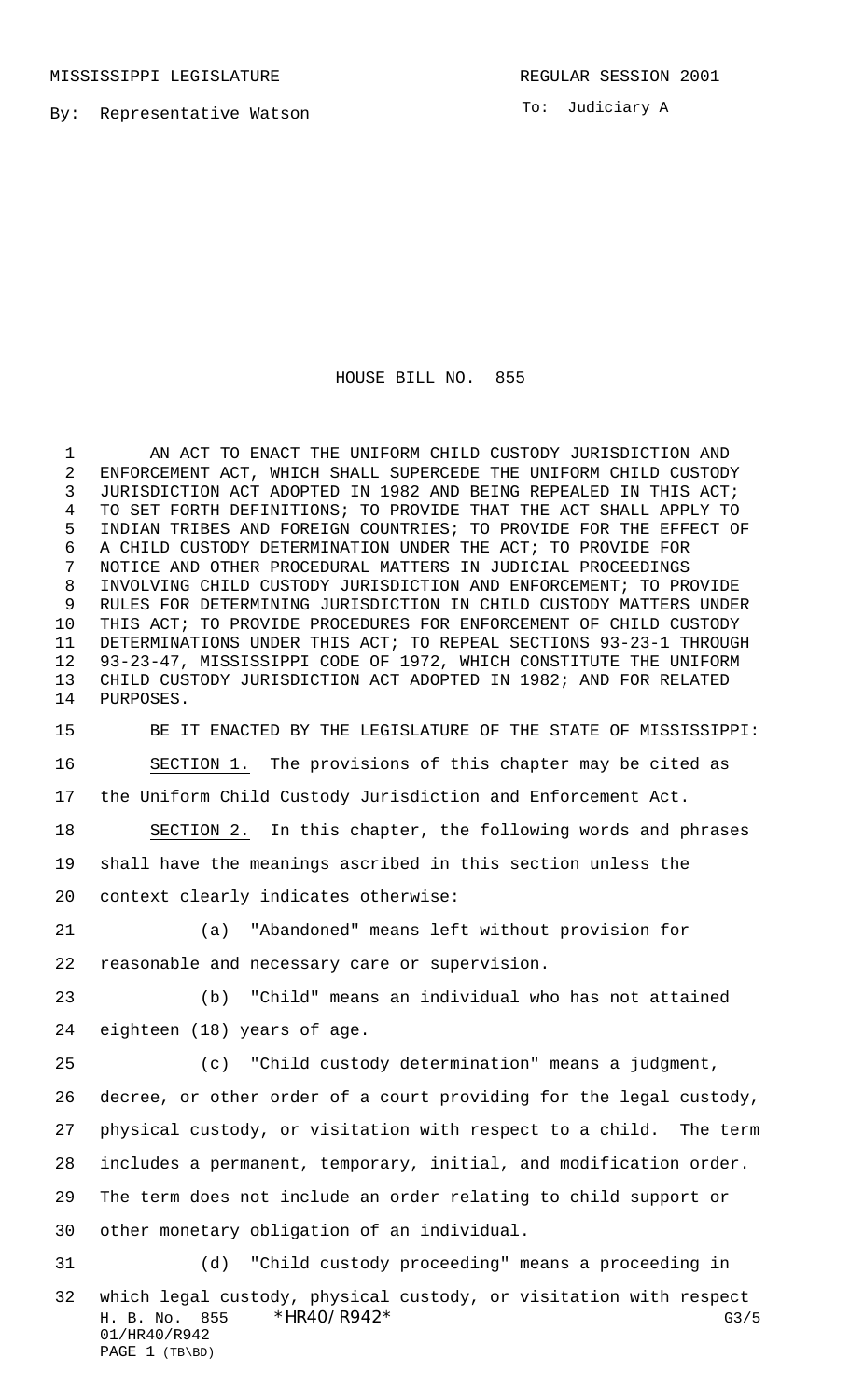to a child is an issue. The term includes a proceeding for divorce, separation, neglect, abuse, dependency, guardianship, paternity, termination of parental rights, and protection from domestic violence, in which the issue may appear. The term does not include a proceeding involving juvenile delinquency, contractual emancipation, or enforcement under Sections 23 through 38 of this act.

 (e) "Commencement" means the filing of the first pleading in a proceeding.

 (f) "Court" means an entity authorized under the law of a state to establish, enforce, or modify a child custody determination.

 (g) "Home state" means the state in which a child lived with a parent or a person acting as a parent for at least six (6) consecutive months immediately before the commencement of a child custody proceeding. In the case of a child less than six (6) months of age, the term means the state in which the child lived from birth with any of the persons mentioned. A period of temporary absence of any of the mentioned persons is part of the period.

 (h) "Initial determination" means the first child custody determination concerning a particular child.

 (i) "Issuing court" means the court that makes a child custody determination for which enforcement is sought under this chapter.

 (j) "Issuing state" means the state in which a child custody determination is made.

 (k) "Modification" means a child custody determination that changes, replaces, supersedes, or is otherwise made after a previous determination concerning the same child, whether or not it is made by the court that made the previous determination.

H. B. No. 855 \*HR40/R942\* (l) "Person" means an individual, corporation, business trust, estate, trust, partnership, limited liability company,

01/HR40/R942 PAGE 2 (TB\BD)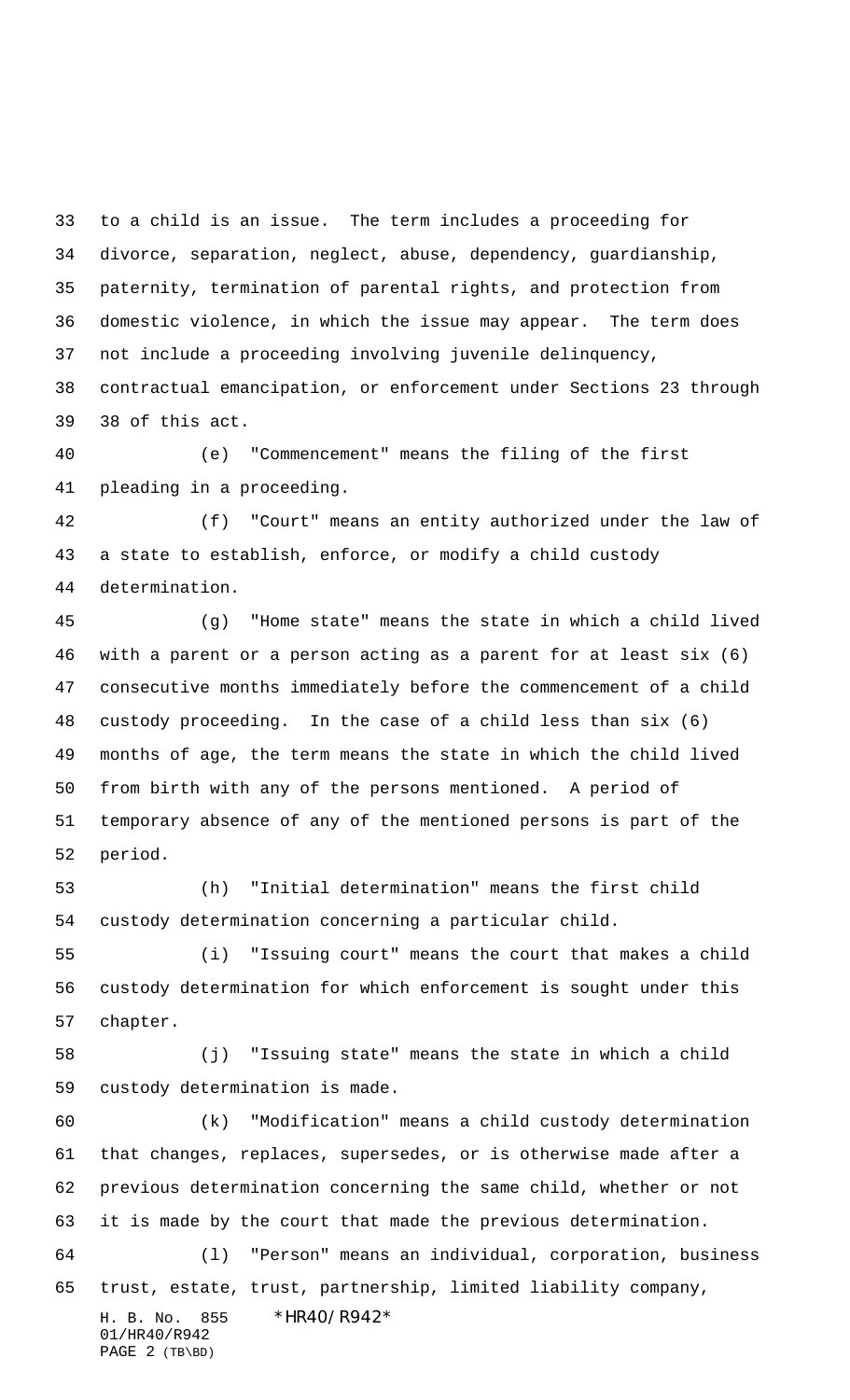association, joint venture, government, governmental subdivision, agency, or instrumentality, public corporation, or any other legal or commercial entity.

 (m) "Person acting as a parent" means a person, other than a parent, who:

 (i) Has physical custody of the child or has had physical custody for a period of six (6) consecutive months, including any temporary absence, within one (1) year immediately before the commencement of a child custody proceeding; and

 (ii) Has been awarded legal custody by a court or claims a right to legal custody under the law of this state.

 (n) "Petitioner" means a person who seeks enforcement of (i) an order for return of a child under the Hague Convention on the Civil Aspects of International Child Abduction or (ii) a child custody determination.

 (o) "Physical custody" means the physical care and supervision of a child.

 (p) "Respondent" means a person against whom a proceeding has been commenced for enforcement of (i) an order for return of a child under the Hague Convention on the Civil Aspects of International Child Abduction or (ii) a child custody determination.

 (q) "State" means a state of the United States, the District of Columbia, Puerto Rico, the United States Virgin Islands, or any territory or insular possession subject to the jurisdiction of the United States.

 (r) "Tribe" means an Indian tribe or band, or Alaskan Native village, which is recognized by federal law or formally acknowledged by a state.

 (s) "Warrant" means an order issued by a court authorizing law enforcement officers to take physical custody of a child.

H. B. No. 855 \* HR40/R942\* 01/HR40/R942 PAGE 3 (TB\BD)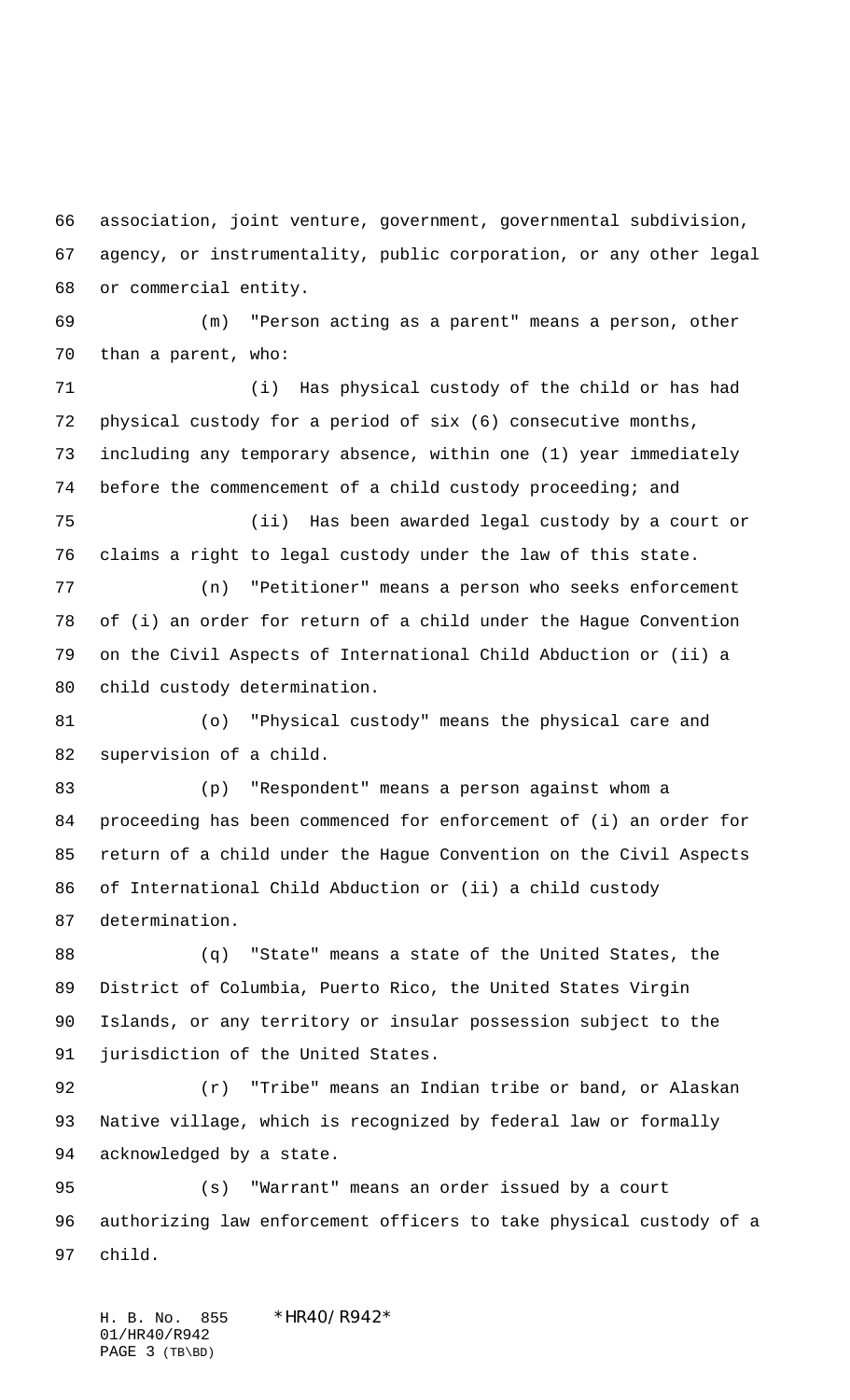SECTION 3. This chapter does not govern an adoption proceeding or a proceeding pertaining to the authorization of emergency medical care for a child.

 SECTION 4. (1) A child custody proceeding that pertains to an Indian child as defined in the Indian Child Welfare Act, 25 USCS Section 1901 et seq., is not subject to this chapter to the extent that it is governed by the Indian Child Welfare Act.

 (2) A court of this state shall treat a tribe as if it were a state of the United States for the purpose of applying Sections 2 through 22 of this act.

 (3) A child custody determination made by a tribe under factual circumstances in substantial conformity with the jurisdictional standards of this chapter must be recognized and enforced under Sections 23 through 38 of this act.

 SECTION 5. (1) A court of this state shall treat a foreign country as if it were a state of the United States for the purpose of applying Sections 2 through 22 of this act.

 (2) Except as otherwise provided in subsection (3), a child custody determination made in a foreign country under factual circumstances in substantial conformity with the jurisdictional standards of this chapter must be recognized and enforced under Sections 23 through 38 of this act.

 (3) A court of this State need not apply this chapter if the child custody law of a foreign country violates fundamental principles of human rights.

 SECTION 6. A child custody determination made by a court of this state that had jurisdiction under this chapter binds all persons who have been served in accordance with the laws of this state or notified in accordance with Section 8 of this act or who have submitted to the jurisdiction of the court, and who have been given an opportunity to be heard.

H. B. No. 855 \*HR40/R942\* 01/HR40/R942 PAGE 4 (TB\BD)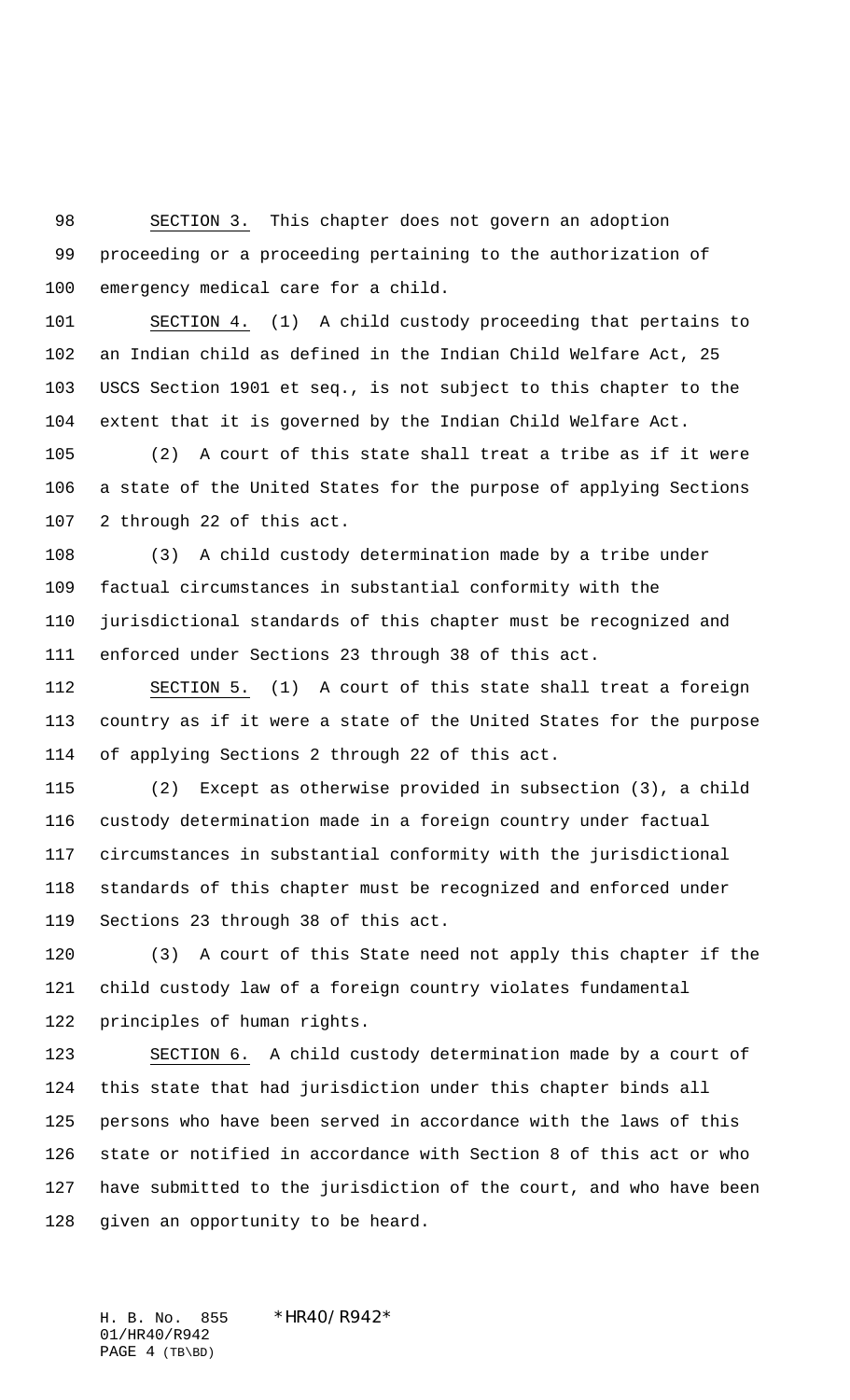As to those persons, the determination is conclusive as to all decided issues of law and fact except to the extent the determination is modified.

 SECTION 7. If a question of existence or exercise of jurisdiction under this chapter is raised in a child custody proceeding, the question, upon request of a party, must be given priority on the calendar and handled expeditiously.

 SECTION 8. (1) Notice required for the exercise of jurisdiction when a person is outside this state may be given in a manner prescribed by the law of this state for service of process or by the law of the state in which the service is made. Notice must be given in a manner reasonably calculated to give actual notice but may be by publication if other means are not effective. (2) Proof of service may be made in the manner prescribed by

 the law of this state or by the law of the state in which the service is made.

 (3) Notice is not required for the exercise of jurisdiction with respect to a person who submits to the jurisdiction of the court.

 SECTION 9. (1) A party to a child custody proceeding, including a modification proceeding, or a petitioner or respondent in a proceeding to enforce or register a child custody determination, is not subject to personal jurisdiction in this state for another proceeding or purpose solely by reason of having participated, or of having been physically present for the purpose of participating, in the proceeding.

H. B. No. 855 \*HR40/R942\* 01/HR40/R942 PAGE 5 (TB\BD) (2) A person who is subject to personal jurisdiction in this state on a basis other than physical presence is not immune from service of process in this state. A party present in this state who is subject to the jurisdiction of another state is not immune from service of process allowable under the laws of that state. (3) The immunity granted by subsection (1) does not extend to civil litigation based on acts unrelated to the participation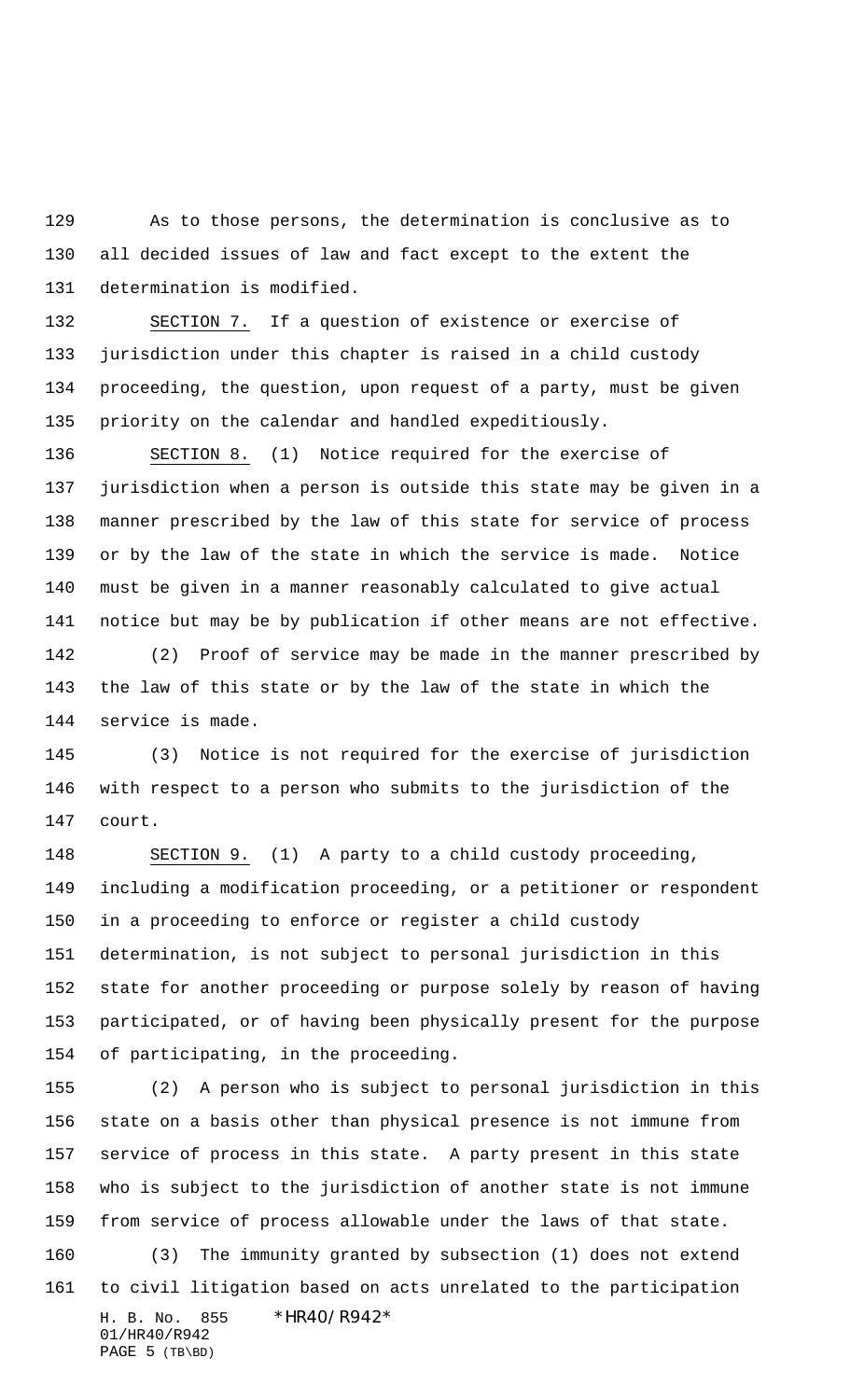in a proceeding under this chapter committed by an individual while present in this state.

 SECTION 10. (1) A court of this state may communicate with a court in another state concerning a proceeding arising under this chapter.

 (2) The court may allow the parties to participate in the communication. If the parties are not able to participate in the communication, they must be given the opportunity to present facts and legal arguments before a decision on jurisdiction is made.

 (3) Communication between courts on schedules, calendars, court records, and similar matters may occur without informing the parties. A record need not be made of the communication.

 (4) Except as otherwise provided in subsection (3), a record must be made of a communication under this section. The parties must be informed promptly of the communication and granted access to the record.

 (5) For the purposes of this section, "record" means information that is inscribed on a tangible medium or that is stored in an electronic or other medium and is retrievable in perceivable form.

 SECTION 11. (1) In addition to other procedures available to a party, a party to a child custody proceeding may offer testimony of witnesses who are located in another state, including testimony of the parties and the child, by deposition or other means allowable in this state for testimony taken in another state. The court on its own motion may order that the testimony of a person be taken in another state and may prescribe the manner in which and the terms upon which the testimony is taken.

 (2) A court of this state may permit an individual residing in another state to be deposed or to testify by telephone, audiovisual means, or other electronic means before a designated court or at another location in that state. A court of this state

H. B. No. 855 \*HR40/R942\* 01/HR40/R942 PAGE (TB\BD)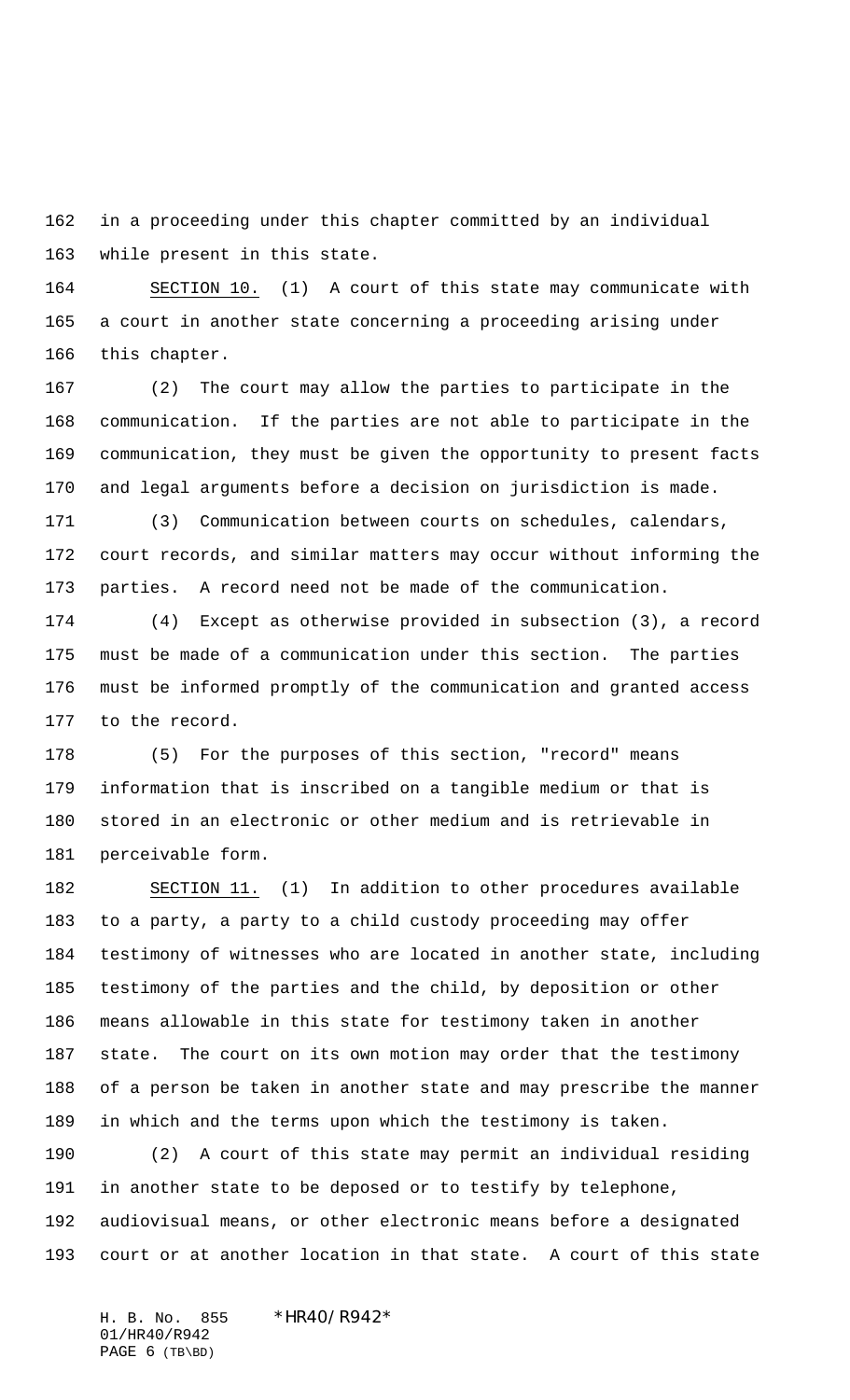shall cooperate with courts of other states in designating an appropriate location for the deposition or testimony.

 (3) Documentary evidence transmitted from another state to a court of this state by technological means which do not produce an original writing may not be excluded from evidence on an objection based on the means of transmission.

 SECTION 12. (1) A court of this state may request the appropriate court of another state to:

(a) Hold an evidentiary hearing;

 (b) Order a person to produce or give evidence pursuant to procedures of that state;

 (c) Order that an evaluation be made with respect to the custody of a child involved in a pending proceeding;

 (d) Forward to the court of this state a certified copy of the transcript of the record of the hearing, the evidence otherwise presented, and any evaluation prepared in compliance 210 with the request; and

 (e) Order a party to a child custody proceeding or any person having physical custody of the child to appear in the proceeding with or without the child.

 (2) Upon request of a court of another state, a court of this state may hold a hearing or enter an order described in subsection (1).

 (3) Travel and other necessary and reasonable expenses incurred under subsections (1) and (2) may be assessed against the parties according to the law of this state.

 (4) A court of this state shall preserve the pleadings, orders, decrees, records of hearings, evaluations, and other pertinent records with respect to a child custody proceeding until the child attains eighteen (18) years of age. Upon appropriate request by a court or law enforcement official of another state, the court shall forward a certified copy of those records.

H. B. No. 855 \* HR40/R942\* 01/HR40/R942 PAGE 7 (TB\BD)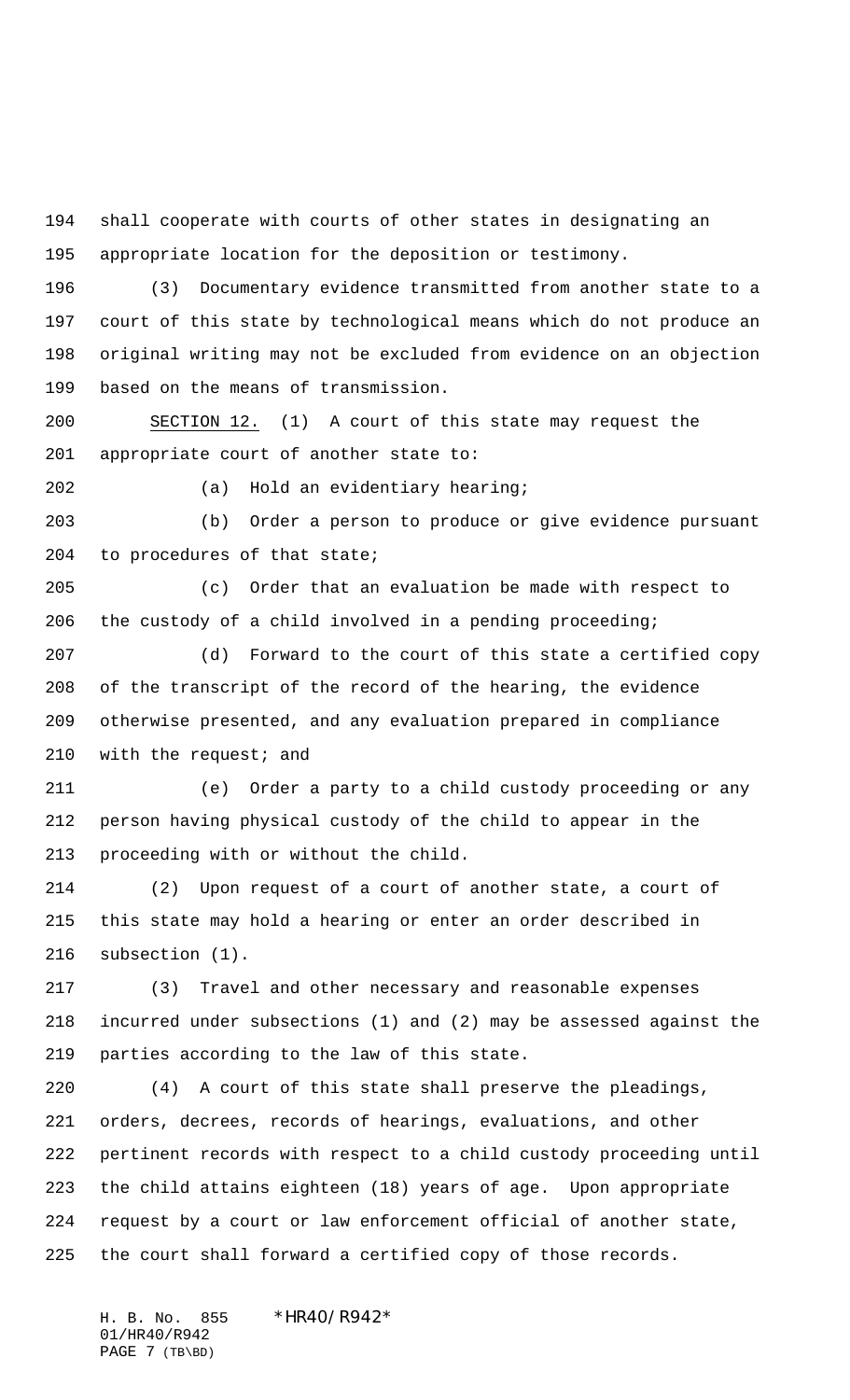SECTION 13. (1) Except as otherwise provided in Section 16 of this act, a court of this state has jurisdiction to make an initial child custody determination only if:

 (a) This state is the home state of the child on the date of the commencement of the proceeding, or was the home state of the child within six (6) months before the commencement of the proceeding and the child is absent from this state but a parent or person acting as a parent continues to live in this state;

 (b) A court of another state does not have jurisdiction under paragraph (a), or a court of the home state of the child has declined to exercise jurisdiction on the ground that this state is 237 the more appropriate forum under Section 19 or 20 of this act; and:

 (i) The child and the child's parents, or the child and at least one (1) parent or a person acting as a parent, have a significant connection with this state other than mere physical presence; and

 (ii) Substantial evidence is available in this state concerning the child's care, protection, training, and personal relationships;

 (c) All courts having jurisdiction under paragraph (a) or (b) of this subsection have declined to exercise jurisdiction on the ground that a court of this state is the more appropriate forum to determine the custody of the child under Section 19 or 20 of this act; or

 (d) No court of any other state would have jurisdiction under the criteria specified in paragraph (a), (b), or (c) of this section.

 (2) Subsection (1) is the exclusive jurisdictional basis for making a child custody determination by a court of this state. (3) Physical presence of, or personal jurisdiction over, a party or a child is not necessary or sufficient to make a child custody determination.

H. B. No. 855 \*HR40/R942\* 01/HR40/R942 PAGE 8 (TB\BD)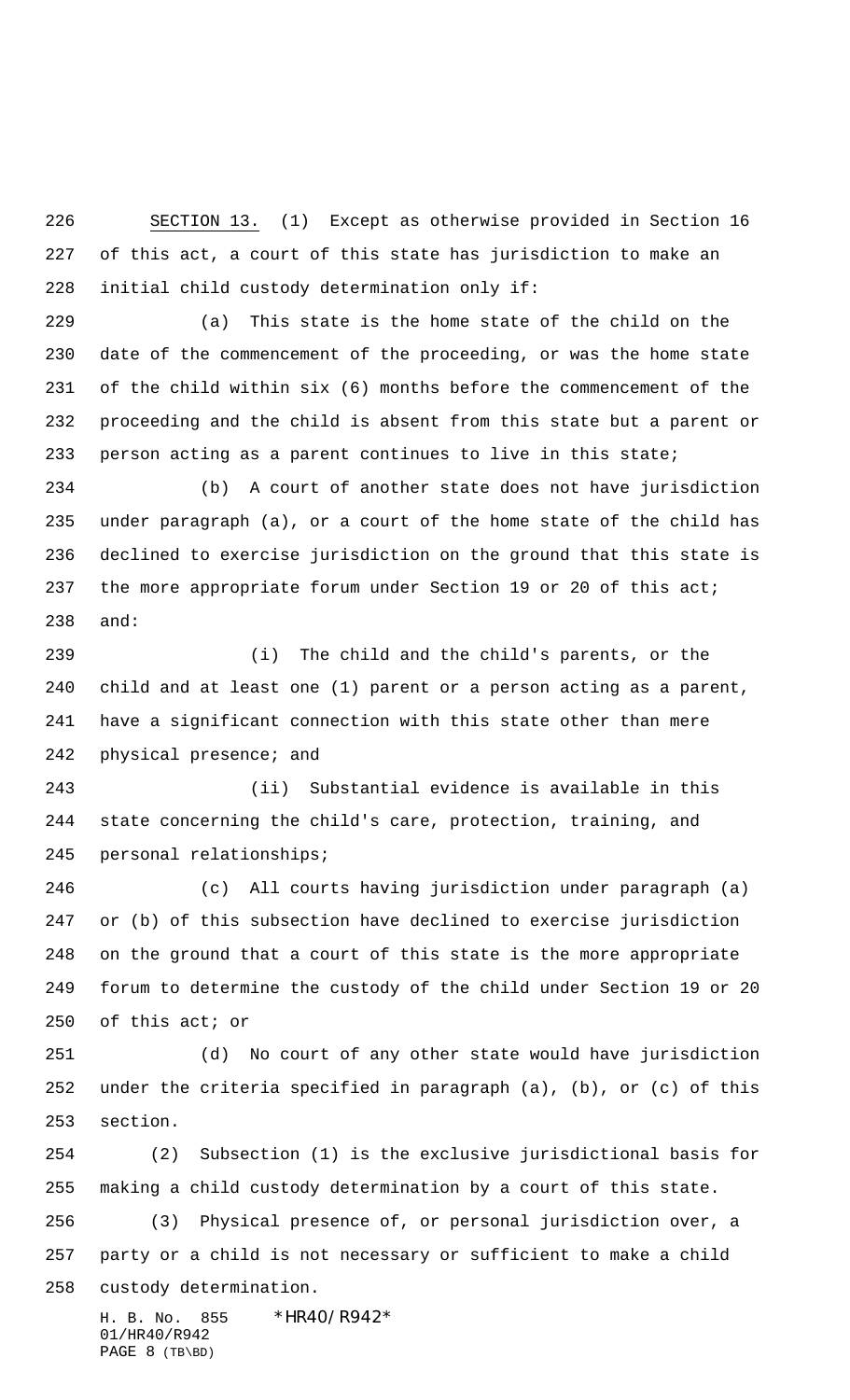SECTION 14. (1) Except as otherwise provided in Section 16 of this act, a court of this state which has made a child custody determination consistent with Section 13 or 15 of this act has exclusive, continuing jurisdiction over the determination until:

 (a) A court of this state determines that neither the child, the child's parents, nor any person acting as a parent does not have a significant connection with this state and that substantial evidence is no longer available in this state concerning the child's care, protection, training, and personal relationships; or

 (b) A court of this state or a court of another state determines that neither the child, the child's parents, nor any person acting as a parent presently does not reside in this state.

 (2) A court of this state which has made a child custody determination and does not have exclusive, continuing jurisdiction under this section may modify that determination only if it has jurisdiction to make an initial determination under Section 13 of this act.

 SECTION 15. Except as otherwise provided in Section 16 of this act, a court of this state may not modify a child custody determination made by a court of another state unless a court of this state has jurisdiction to make an initial determination under 281 Section  $13(1)(a)$  or (b) of this act; and:

 (a) The court of the other state determines it no longer has exclusive, continuing jurisdiction under Section 14 of this act or that a court of this state would be a more convenient forum under Section 19 of this act; or

 (b) A court of this state or a court of the other state determines that neither the child, the child's parents, nor any person acting as a parent presently does not reside in the other state.

H. B. No. 855 \*HR40/R942\* 01/HR40/R942 PAGE 9 (TB\BD) SECTION 16. (1) A court of this state has temporary emergency jurisdiction if the child is present in this state and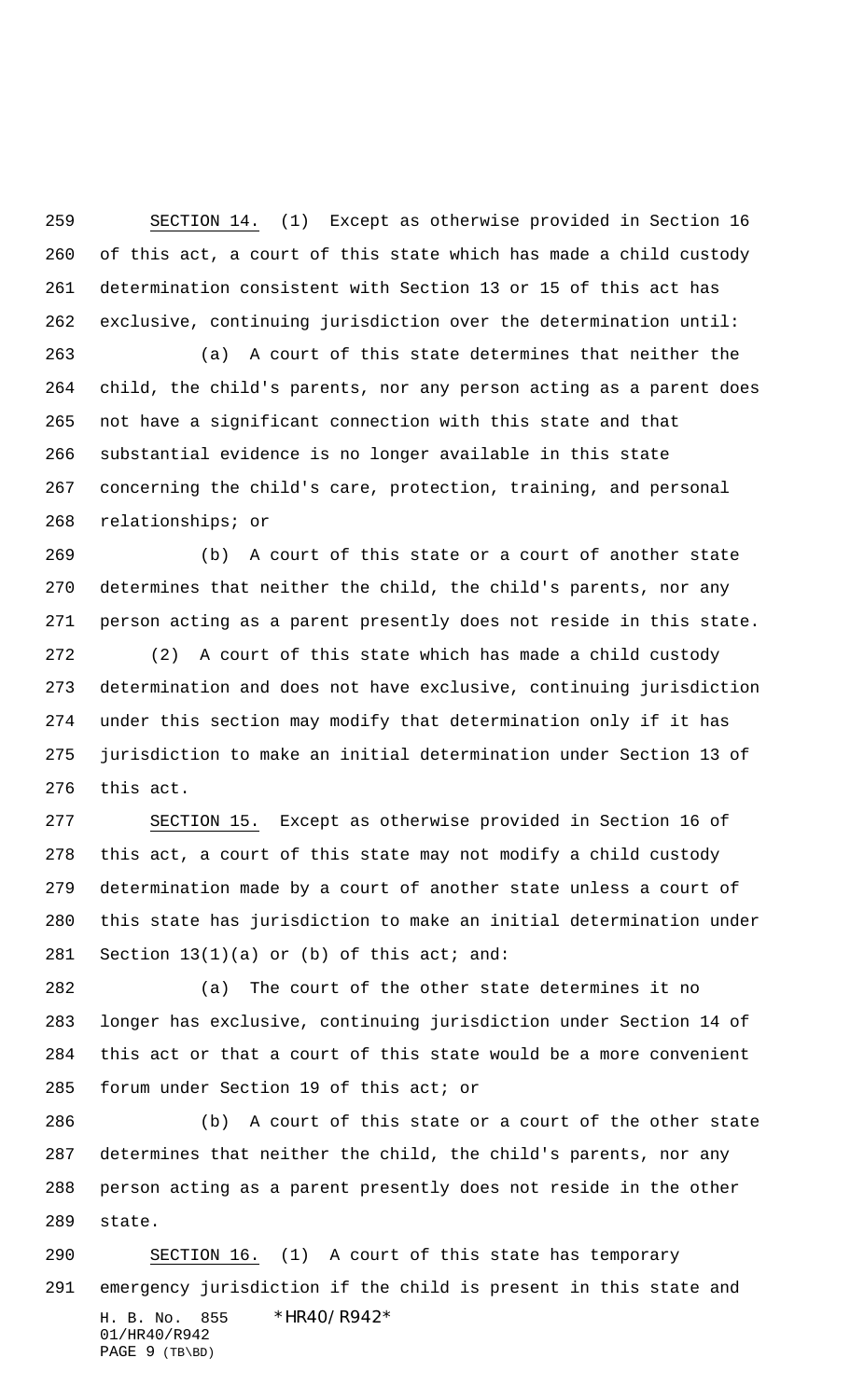the child has been abandoned or it is necessary in an emergency to protect the child because the child, or a sibling or parent of the child, is subjected to or threatened with mistreatment or abuse.

 (2) If there is no previous child custody determination that is entitled to be enforced under this chapter and a child custody proceeding has not been commenced in a court of a state having jurisdiction under Sections 13 through 15 of this act, a child custody determination made under this section remains in effect until an order is obtained from a court of a state having jurisdiction under Sections 13 through 15 of this act. If a child custody proceeding has not been or is not commenced in a court of a state having jurisdiction under Sections 13 through 15 of this act, a child custody determination made under this section becomes a final determination, if it so provides and this state becomes the home state of the child.

 (3) If there is a previous child custody determination that is entitled to be enforced under this chapter, or a child custody proceeding has been commenced in a court of a state having jurisdiction under Sections 13 through 15 of this act, any order issued by a court of this state under this section must specify in the order a period that the court considers adequate to allow the person seeking an order to obtain an order from the state having jurisdiction under Sections 13 through 15 of this act. The order issued in this state remains in effect until an order is obtained from the other state within the period specified or the period expires.

H. B. No. 855 \* HR40/R942\* 01/HR40/R942 (4) A court of this state which has been asked to make a child custody determination under this section, upon being informed that a child custody proceeding has been commenced in, or a child custody determination has been made by, a court of a state having jurisdiction under Sections 13 through 15 of this act, shall immediately communicate with the other court. A court of this state which is exercising jurisdiction pursuant to Sections

PAGE 10 (TB\BD)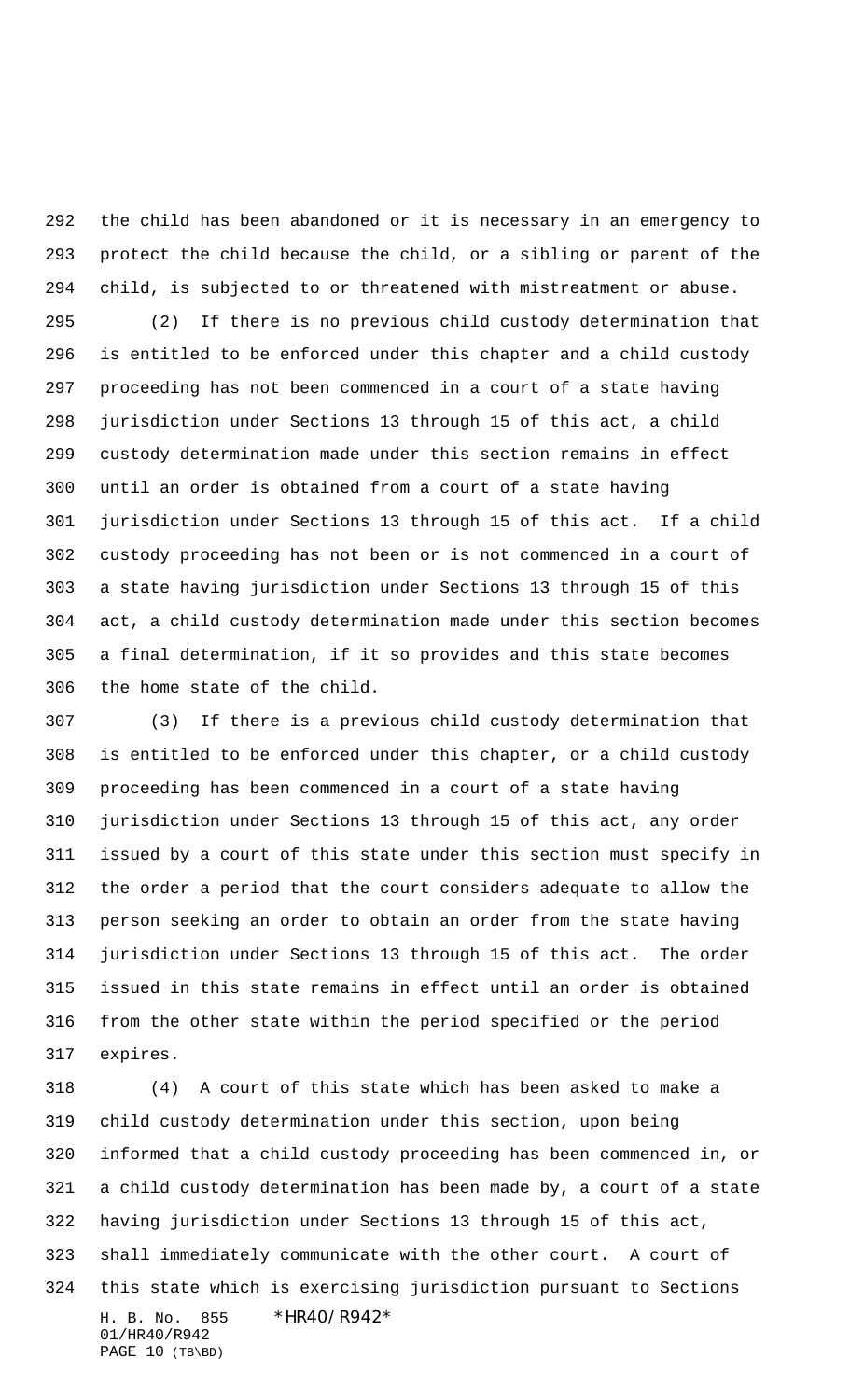13 through 15 of this act, upon being informed that a child custody proceeding has been commenced in, or a child custody determination has been made by, a court of another state under a statute similar to this section shall immediately communicate with the court of that state to resolve the emergency, protect the safety of the parties and the child, and determine a period for the duration of the temporary order.

 SECTION 17. (1) Before a child custody determination is made under this chapter, notice and an opportunity to be heard in accordance with the standards of Section 8 of this act must be given to all persons entitled to notice under the law of this state as in child custody proceedings between residents of this state, any parent whose parental rights have not been previously terminated, and any person having physical custody of the child.

 (2) This chapter does not govern the enforceability of a child custody determination made without notice or an opportunity to be heard.

 (3) The obligation to join a party and the right to intervene as a party in a child custody proceeding under this chapter are governed by the law of this state as in child custody proceedings between residents of this state.

 SECTION 18. (1) Except as otherwise provided in Section 16 of this act, a court of this state may not exercise its jurisdiction under this act if, at the time of the commencement of the proceeding, a proceeding concerning the custody of the child has been commenced in a court of another state having jurisdiction substantially in conformity with this chapter, unless the proceeding has been terminated or is stayed by the court of the other state because a court of this State is a more convenient forum under Section 19 of this act.

H. B. No. 855 \*HR40/R942\* 01/HR40/R942 (2) Except as otherwise provided in Section 16 of this act, a court of this state, before hearing a child custody proceeding, shall examine the court documents and other information supplied

PAGE 11 (TB\BD)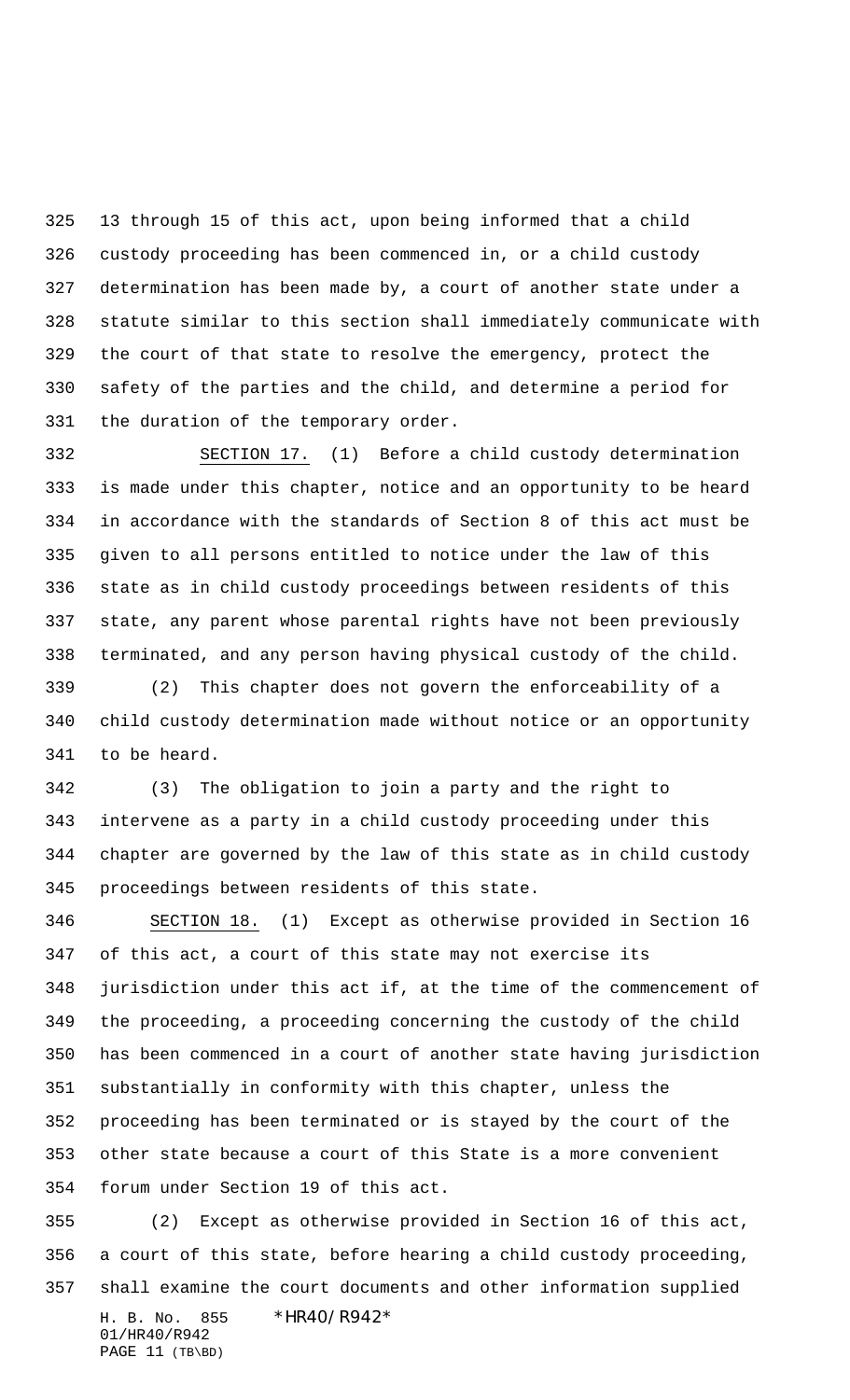by the parties pursuant to Section 21 of this act. If the court determines that a child custody proceeding has been commenced in a court in another state having jurisdiction substantially in accordance with this chapter, the court of this state shall stay its proceeding and communicate with the court of the other state. If the court of the state having jurisdiction substantially in accordance with this chapter does not determine that the court of this state is a more appropriate forum, the court of this state shall dismiss the proceeding.

 (3) In a proceeding to modify a child custody determination, a court of this state shall determine whether a proceeding to enforce the determination has been commenced in another state. If a proceeding to enforce a child custody determination has been commenced in another state, the court may:

 (a) Stay the proceeding for modification pending the entry of an order of a court of the other state enforcing, staying, denying, or dismissing the proceeding for enforcement;

 (b) Enjoin the parties from continuing with the proceeding for enforcement; or

 (c) Proceed with the modification under conditions it considers appropriate.

 SECTION 19. (1) A court of this state which has jurisdiction under this chapter to make a child custody determination may decline to exercise its jurisdiction at any time if it determines that it is an inconvenient forum under the circumstances and that a court of another state is a more appropriate forum. The issue of inconvenient forum may be raised upon motion of a party, the court's own motion, or request of another court.

 (2) Before determining whether it is an inconvenient forum, a court of this state shall consider whether it is appropriate for a court of another state to exercise jurisdiction. For this

H. B. No. 855 \*HR40/R942\* 01/HR40/R942 PAGE 12 (TB\BD)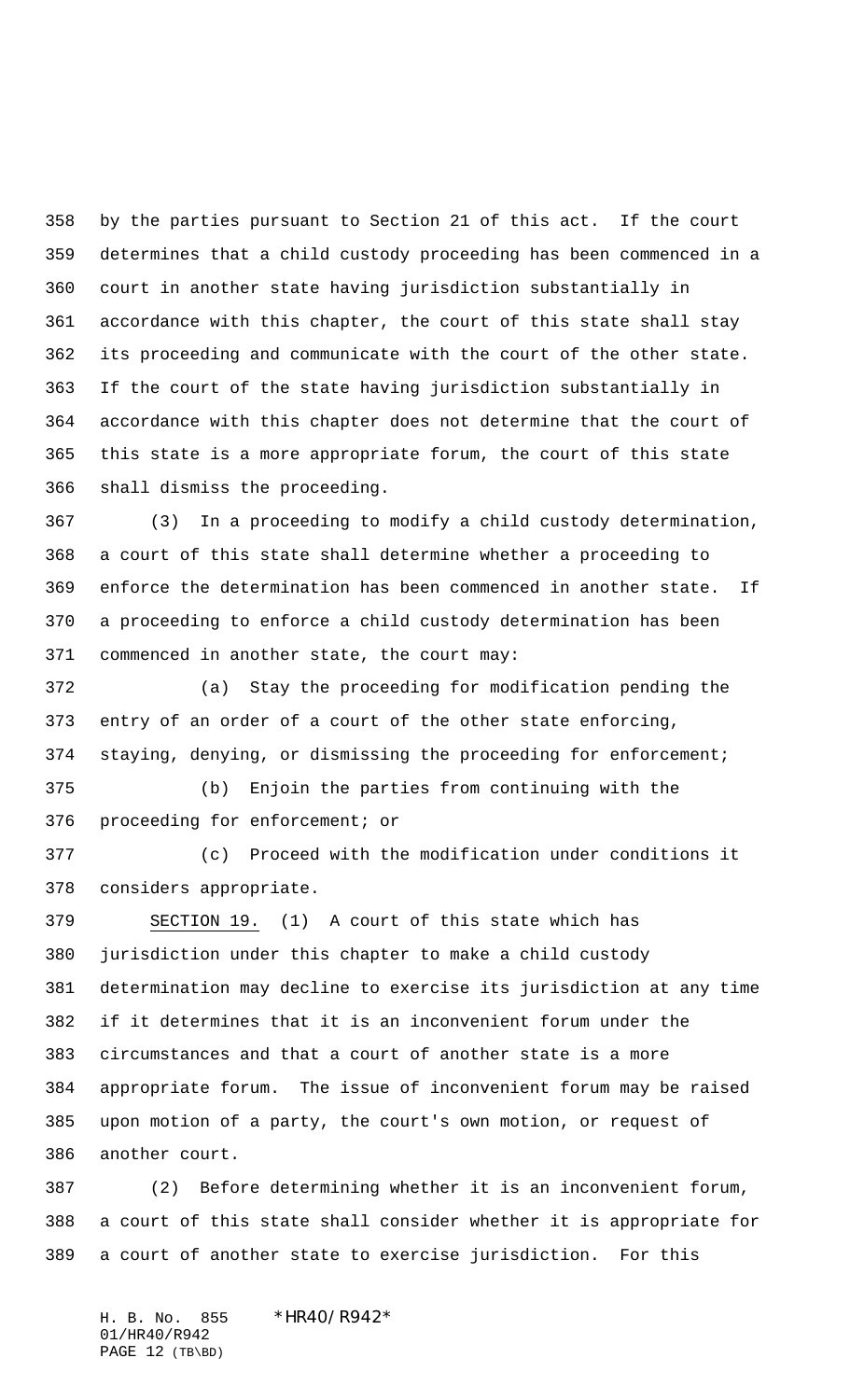H. B. No. 855 \*HR40/R942\* 01/HR40/R942 PAGE 13 (TB\BD) purpose, the court shall allow the parties to submit information and shall consider all relevant factors, including: (a) Whether domestic violence has occurred and is likely to continue in the future and which state could best protect the parties and the child; (b) The length of time the child has resided outside this state; (c) The distance between the court in this state and the court in the state that would assume jurisdiction; (d) The relative financial circumstances of the parties; (e) Any agreement of the parties as to which state should assume jurisdiction; (f) The nature and location of the evidence required to resolve the pending litigation, including testimony of the child; (g) The ability of the court of each state to decide the issue expeditiously and the procedures necessary to present the evidence; and (h) The familiarity of the court of each state with the facts and issues in the pending litigation. (3) If a court of this state determines that it is an inconvenient forum and that a court of another state is a more appropriate forum, it shall stay the proceedings upon condition that a child custody proceeding be promptly commenced in another designated state and may impose any other condition the court considers just and proper. (4) A court of this state may decline to exercise its jurisdiction under this chapter if a child custody determination is incidental to an action for divorce or another proceeding while still retaining jurisdiction over the divorce or other proceeding. SECTION 20. (1) Except as otherwise provided in Section 16 of this act or by other law of this state, if a court of this state has jurisdiction under this chapter because a person seeking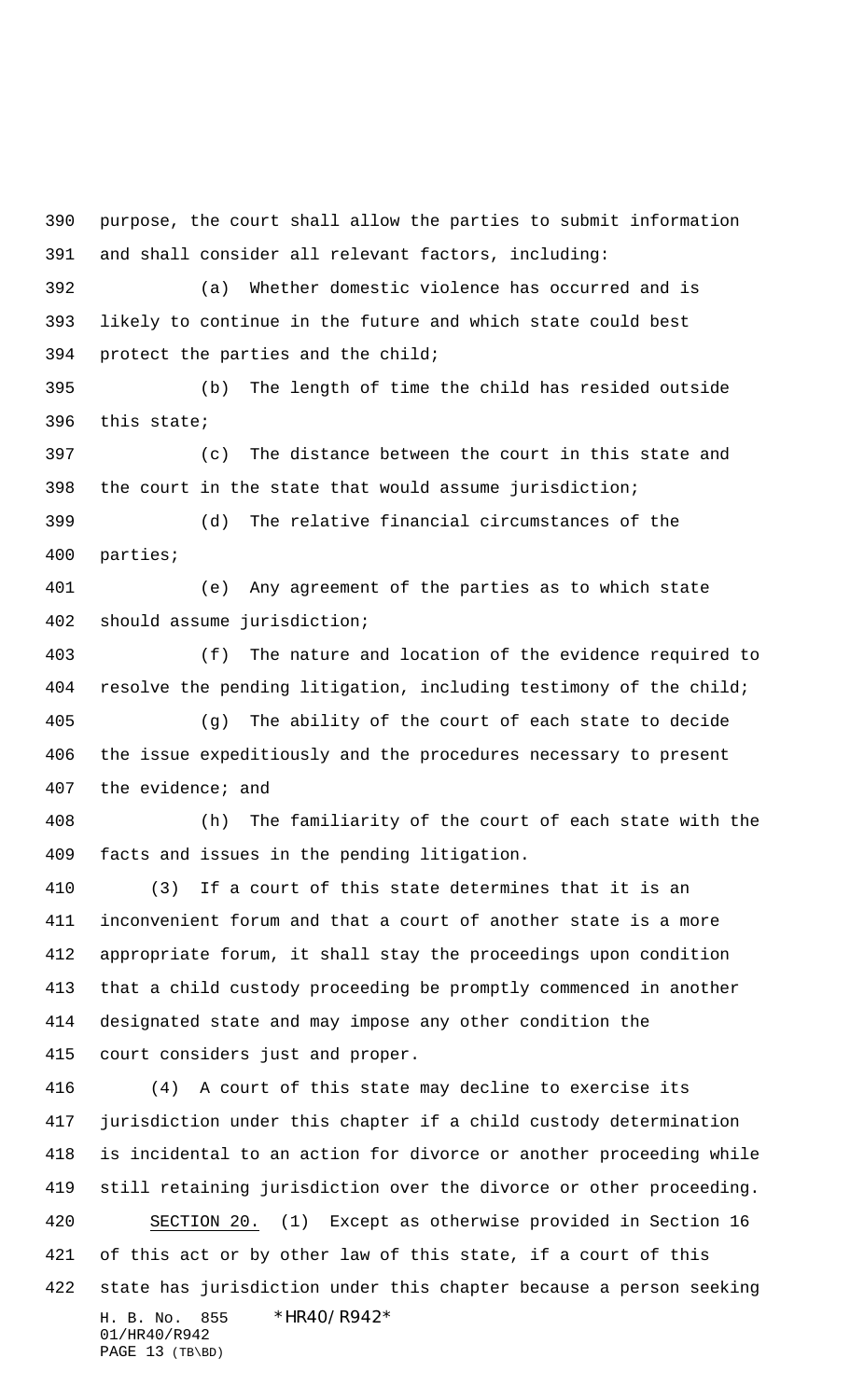to invoke its jurisdiction has engaged in unjustifiable conduct, the court shall decline to exercise its jurisdiction unless:

 (a) The parents and all persons acting as parents have acquiesced in the exercise of jurisdiction;

 (b) A court of the state otherwise having jurisdiction under Sections 13 through 15 of this act determines that this state is a more appropriate forum under Section 19 of this act; or

 (c) No court of any other state would have jurisdiction under the criteria specified in Sections 13 through 15 of this act.

 If a court of this state declines to exercise its jurisdiction pursuant to subsection (1), it may fashion an appropriate remedy to ensure the safety of the child and prevent a repetition of the unjustifiable conduct, including staying the proceeding until a child custody proceeding is commenced in a court having jurisdiction under Sections 13 through 15 of this act.

 (3) If a court dismisses a petition or stays a proceeding because it declines to exercise its jurisdiction under subsection (1), it shall assess against the party seeking to invoke its jurisdiction necessary and reasonable expenses including court costs, communication expenses, attorney's fees, investigative fees, expenses for witnesses, travel expenses, and expensive for child care during the course of the proceedings, unless the party from whom fees are sought establishes that the assessment would be clearly inappropriate. The court may not assess fees, costs, or expenses against this state unless authorized by law other than this chapter.

H. B. No. 855 \*HR40/R942\* 01/HR40/R942 PAGE 14 (TB\BD) SECTION 21. (1) Subject to any law providing for the confidentiality of procedures, addresses, and other identifying information, in a child custody proceeding, each party, in its first pleading or in an attached affidavit, shall give information, if reasonably ascertainable, under oath as to the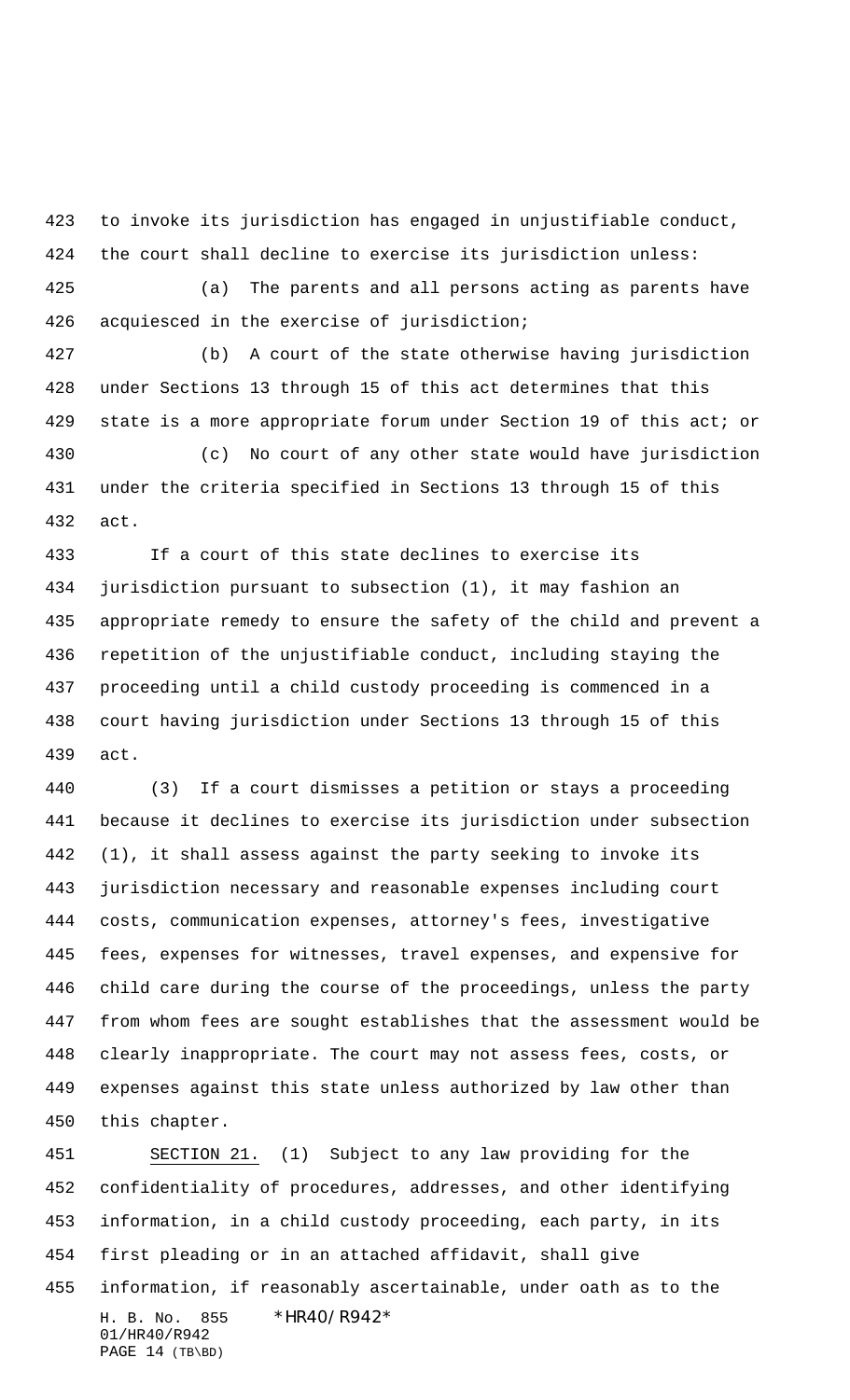child's present address or whereabouts, the places where the child has lived during the last five (5) years, and the names and present addresses of the persons with whom the child has lived during that period. The pleading or affidavit must state whether the party:

 (a) Has participated, as a party or witness or in any other capacity, in any other proceeding concerning the custody of or visitation with the child and, if so, identify the court, the case number, and the date of the child custody determination, if any;

 (b) Knows of any proceeding that could affect the current proceeding, including proceedings for enforcement and proceedings relating to domestic violence, protective orders, termination of parental rights, and adoptions and, if so, identify 470 the court, the case number, and the nature of the proceeding; and

 (c) Knows the names and addresses of any person not a party to the proceeding who has physical custody of the child or claims rights of legal custody or physical custody of, or visitation with, the child and, if so, the names and addresses of those persons.

 (2) If the information required by subsection (1) is not furnished, the court, upon motion of a party or its own motion, may stay the proceeding until the information is furnished.

 (3) If the declaration as to any of the items described in subsection (1)(a) through (c) is in the affirmative, the declarant shall give additional information under oath as required by the court. The court may examine the parties under oath as to details of the information furnished and other matters pertinent to the court's jurisdiction and the disposition of the case.

 (4) Each party has a continuing duty to inform the court of any proceeding in this or any other state that could affect the current proceeding.

H. B. No. 855 \* HR40/R942\* 01/HR40/R942 PAGE 15 (TB\BD)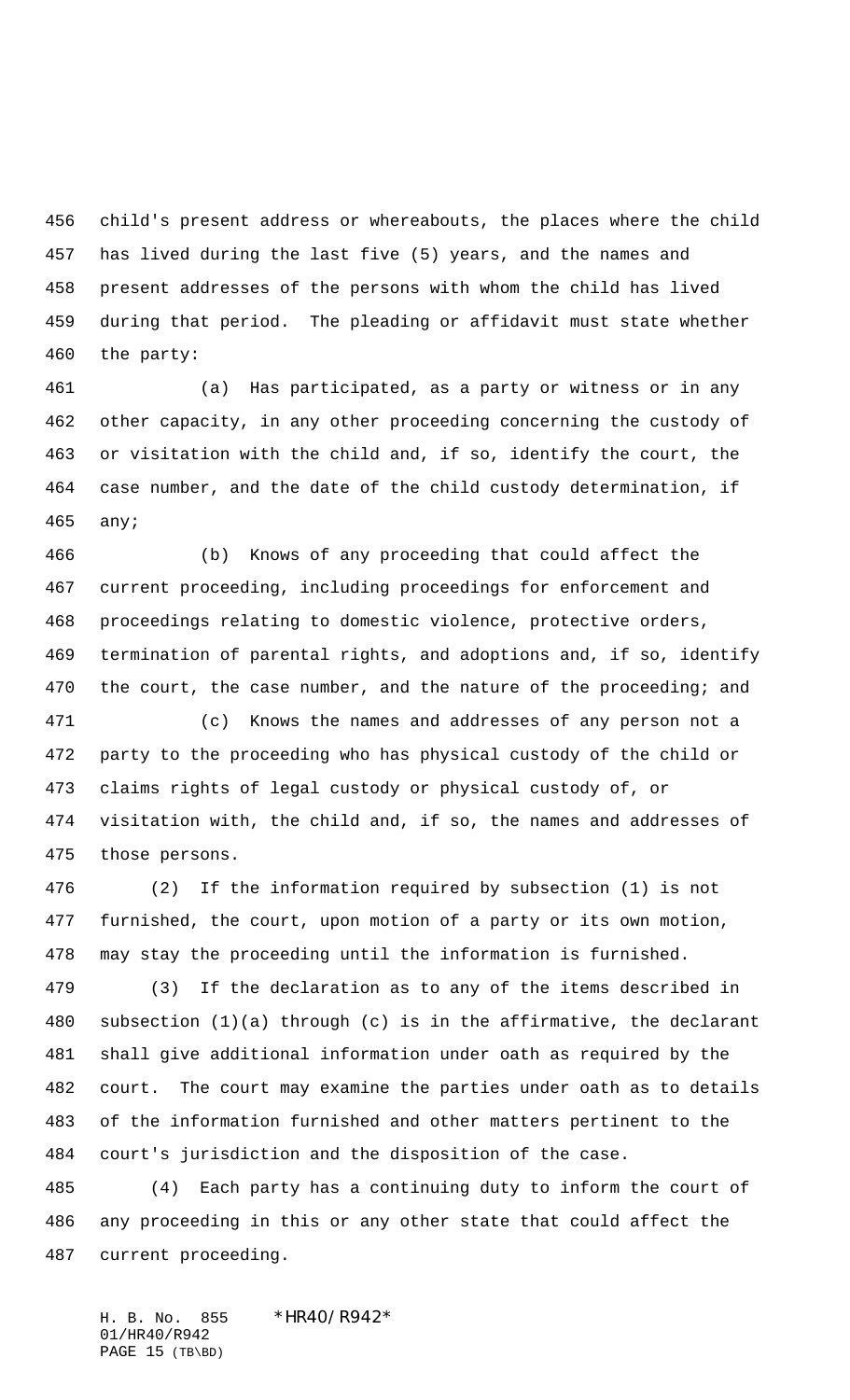(5) If a party alleges in an affidavit or a pleading under oath that the health, safety, or liberty of a party or child would be jeopardized by disclosure of identifying information, the information must be sealed and may not be disclosed to the other party or the public, unless the court orders the disclosure to be made after a hearing in which the court takes into consideration the health, safety, or liberty of the party or child and determines that the disclosure is in the interest of justice.

 SECTION 22. (1) In a child custody proceeding in this state, the court may order a party to the proceeding who is in this state to appear before the court in person with or without the child. The court may order any person who is in this state and who has physical custody or control of the child to appear in person with the child.

 (2) If a party to a child custody proceeding whose presence is desired by the court is outside this state, the court may order that a notice given under Section 8 of this act include a statement directing the party to appear in person with or without the child and informing the party that failure to appear may result in a decision adverse to the party.

 (3) The court may enter any orders necessary to ensure the safety of the child and of any person ordered to appear under this section.

 (4) If a party to a child custody proceeding who is outside this state is directed to appear under subsection (2) or desires to appear personally before the court with or without the child, the court may require another party to pay reasonable and necessary travel and other expenses of the party so appearing and of the child.

 SECTION 23. Under Sections 23 through 38 of this act, a court of this state may enforce an order for the return of the child made under the Hague Convention on the Civil Aspects of

H. B. No. 855 \* HR40/R942\* 01/HR40/R942 PAGE 16 (TB\BD)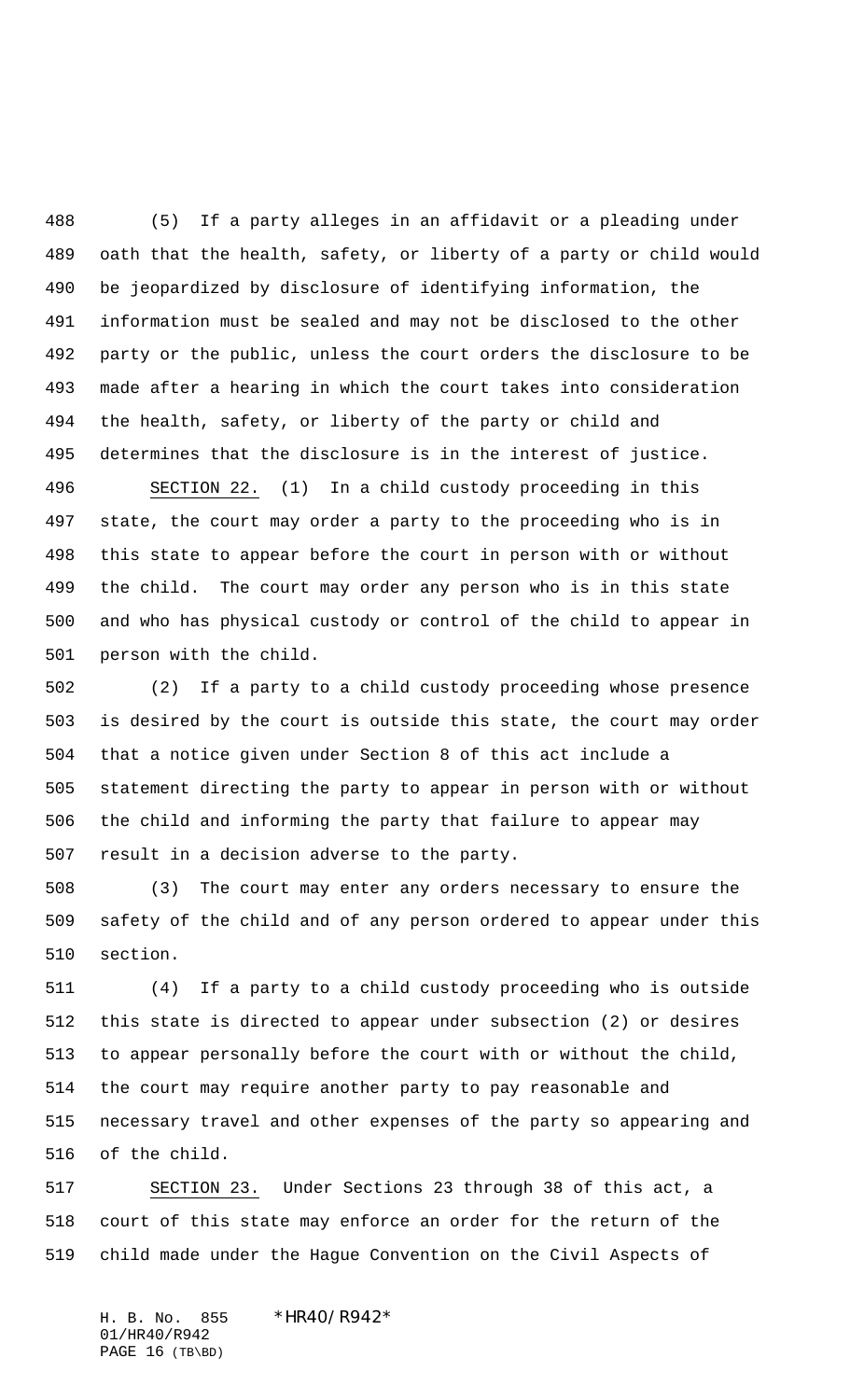International Child Abduction as if it were a child custody determination.

 SECTION 24. (1) A court of this state shall recognize and enforce a child custody determination of a court of another state if the latter court exercised jurisdiction in substantial conformity with this chapter or the determination was made under factual circumstances meeting the jurisdictional standards of this chapter and the determination has not been modified in accordance with this chapter.

 (2) A court of this state may utilize any remedy available under other law of this state to enforce a child custody determination made by a court of another state. The remedies provided in Sections 23 through 38 of this act are cumulative and do not affect the availability of other remedies to enforce a child custody determination.

 SECTION 25. (1) A court of this state which does not have jurisdiction to modify a child custody determination, may issue a temporary order enforcing:

 (a) A visitation schedule made by a court of another state; or

 (b) The visitation provisions of a child custody determination of another state that does not provide for a specific visitation schedule.

 (2) If a court of this State makes an order under subsection (1)(a), it shall specify in the order a period that it considers adequate to allow the petitioner to obtain an order from a court having jurisdiction under the criteria specified in Sections 13 through 22 of this act. The order remains in effect until an order is obtained from the other court or the period expires. SECTION 26. (1) A child custody determination issued by a court of another state may be registered in this state, with or without a simultaneous request for enforcement, by sending to the chancery clerk's office of any county in this state:

H. B. No. 855 \*HR40/R942\* 01/HR40/R942 PAGE 17 (TB\BD)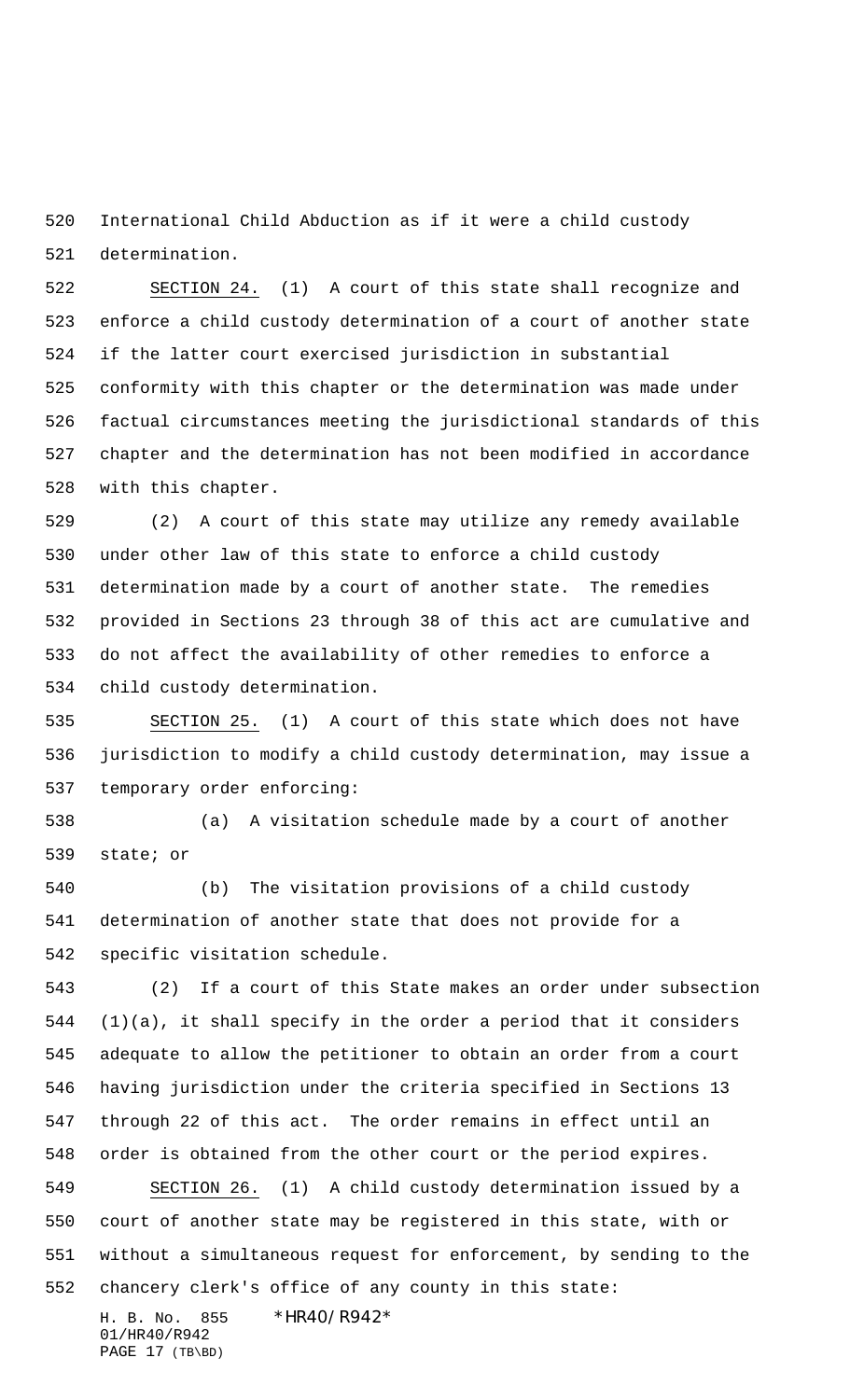(a) A letter or other document requesting registration; (b) Two (2) copies, including one (1) certified copy, of the determination sought to be registered, and a statement under penalty of perjury that to the best of the knowledge and belief of the person seeking registration the order has not been modified; and

 (c) Except as otherwise provided in Section 21 of this act, the name and address of the person seeking registration and any parent or person acting as a parent who has been awarded custody or visitation in the child custody determination sought to be registered.

 (2) On receipt of the documents required by subsection (1), the registering court shall:

 (a) Cause the determination to be filed as a foreign judgment, together with one (1) copy of any accompanying documents and information, regardless of their form; and

 (b) Serve notice upon the persons named under subsection (1)(c) and provide them with an opportunity to contest the registration in accordance with this section.

 (3) The notice required by subsection (2)(b) must state that:

 (a) A registered determination is enforceable as of the date of the registration in the same manner as a determination issued by a court of this state;

 (b) A hearing to contest the validity of the registered determination must be requested within twenty (20) days after service of notice; and

 (c) Failure to contest the registration will result in confirmation of the child custody determination and preclude further contest of that determination with respect to any matter that could have been asserted.

H. B. No. 855 \*HR40/R942\* 01/HR40/R942 PAGE 18 (TB\BD) (4) A person seeking to contest the validity of a registered order must request a hearing within twenty (20) days after service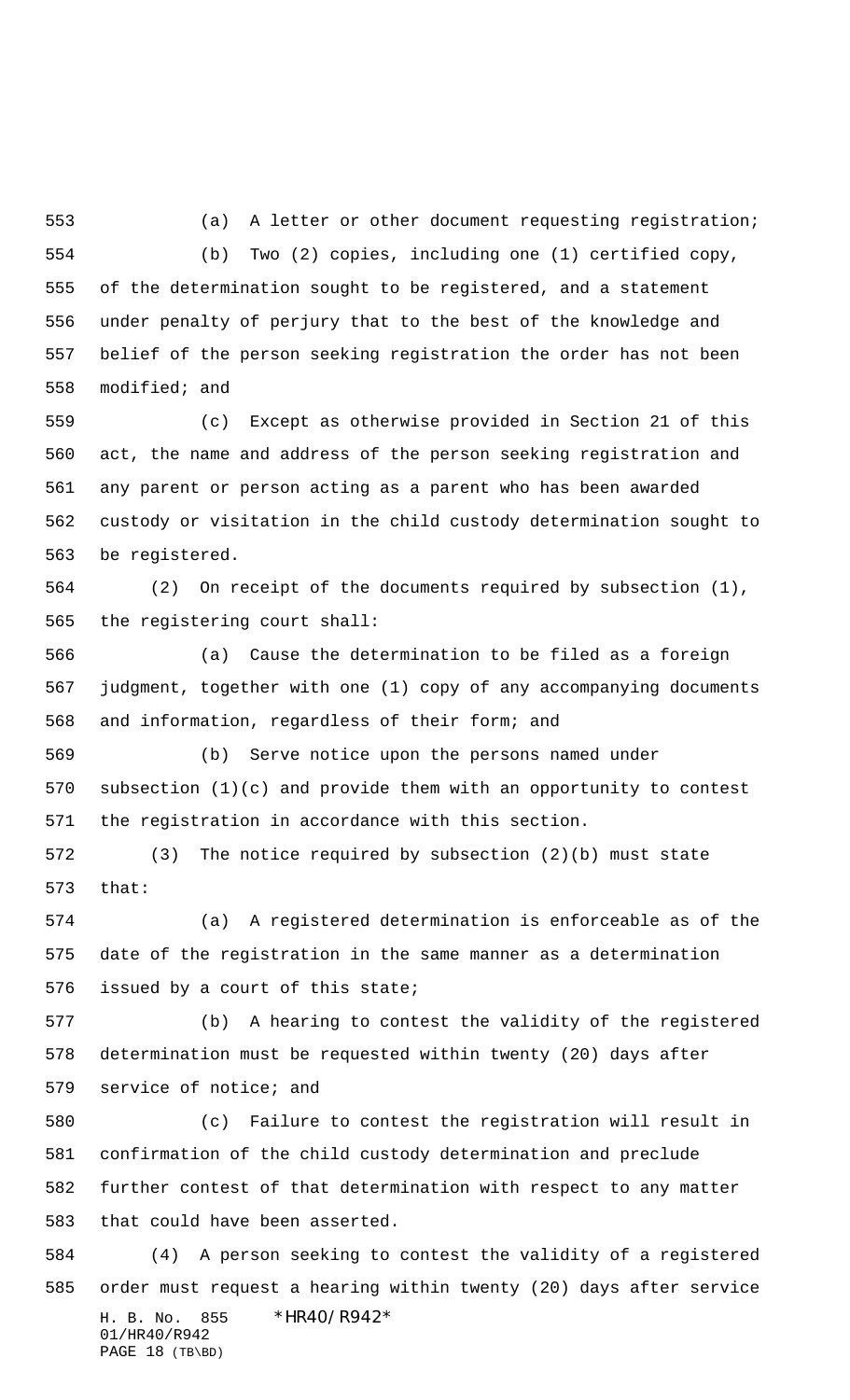of the notice. At that hearing, the court shall confirm the registered order unless the person contesting registration establishes that:

 (a) The issuing court did not have jurisdiction under Sections 13 through 23 of this act;

 (b) The child custody determination sought to be registered has been vacated, stayed, or modified by a court having jurisdiction to do so under Sections 13 through 23 of this act; or

 (c) The person contesting registration was entitled to notice, but notice was not given in accordance with the standards of Section 8 of this act, in the proceedings before the court that issued the order for which registration is sought.

 (5) If a timely request for a hearing to contest the validity of the registration is not made, the registration is confirmed as a matter of law and the person requesting registration and all persons served must be notified of the confirmation.

 (6) Confirmation of a registered order, whether by operation of law or after notice and hearing, precludes further contest of the order with respect to any matter that could have been asserted at the time of registration.

 SECTION 27. (1) A court of this state may grant any relief normally available under the law of this state to enforce a registered child custody determination made by a court of another state.

 (2) A court of this state shall recognize and enforce, but may not modify, except in accordance with Sections 13 through 22 of this act, a registered child custody determination of a court of another state.

H. B. No. 855 \*HR40/R942\* 01/HR40/R942 PAGE 19 (TB\BD) SECTION 28. If a proceeding for enforcement under Sections 23 through 38 of this act is commenced in a court of this state and the court determines that a proceeding to modify the determination is pending in a court of another state having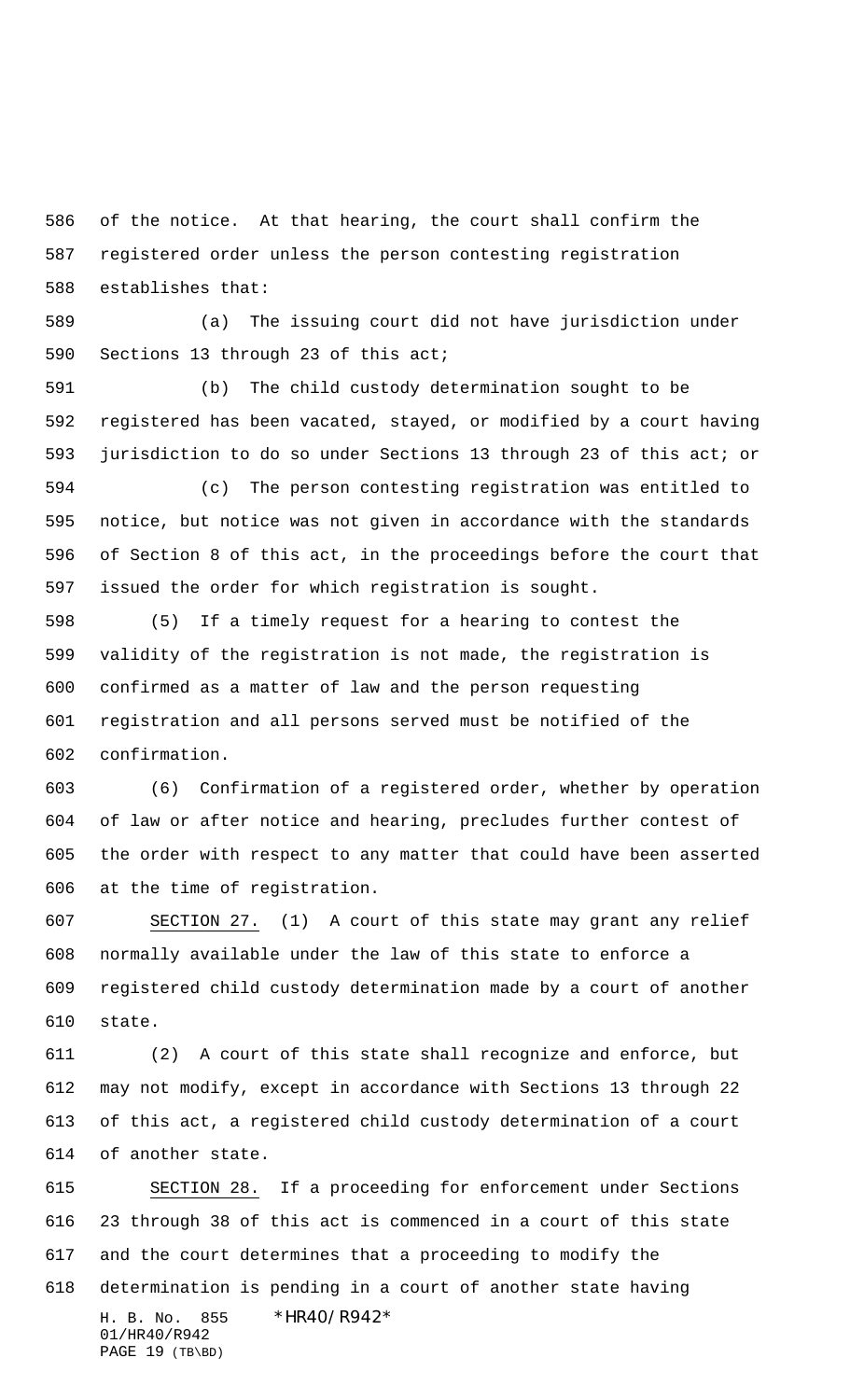jurisdiction to modify the determination under Sections 13 through 22 of this act, the enforcing court shall immediately communicate with the modifying court. The proceeding for enforcement continues unless the enforcing court, after consultation with the modifying court, stays or dismisses the proceeding.

 SECTION 29. A petition under Sections 23 through 38 of this act must be verified. Certified copies of all orders sought to be enforced and of any order confirming registration must be attached to the petition. A copy of a certified copy of an order may be attached instead of the original.

 (2) A petition for enforcement of a child custody determination must state:

 (a) Whether the court that issued the determination identified the jurisdictional basis it relied upon in exercising jurisdiction and, if so, what the basis was;

 (b) Whether the determination for which enforcement is sought has been vacated, stayed, or modified by a court whose decision must be enforced under this chapter and, if so, identify 637 the court, the case number, and the nature of the proceeding;

 (c) Whether any proceeding has been commenced that could affect the current proceeding, including proceedings relating to domestic violence, protective orders, termination of parental rights, and adoptions and, if so, identify the court, the case number, and the nature of the proceeding;

 (d) The present physical address of the child and the respondent, if known;

 (e) Whether relief in addition to the immediate physical custody of the child and attorney's fees is sought, including a request for assistance from law enforcement officials and, if so, the relief sought; and

 (f) If the child custody determination has been registered and confirmed under Section 26 of this act, the date and place of registration.

H. B. No. 855 \* HR40/R942\* 01/HR40/R942 PAGE 20 (TB\BD)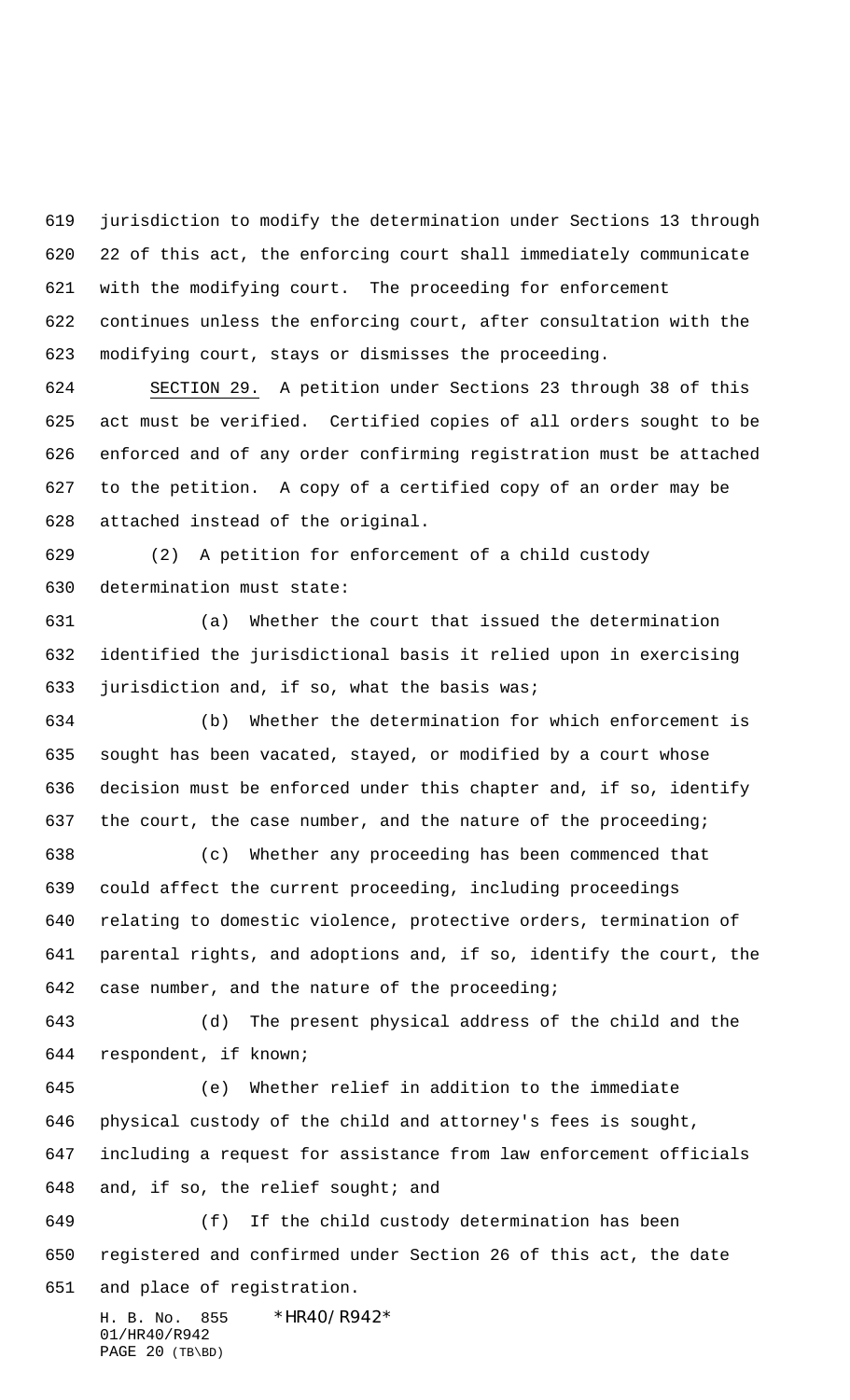(3) Upon the filing of a petition, the court shall issue an order directing the respondent to appear in person with or without the child at a hearing and may enter any order necessary to ensure the safety of the parties and the child. The hearing must be held on the next judicial day after service of the order unless that date is impossible. In that event, the court shall hold the hearing on the first judicial day possible. The court may extend the date of hearing at the request of the petitioner.

 (4) An order issued under subsection (3) must state the time and place of the hearing and advise the respondent that at the hearing the court will order that the petitioner may take immediate physical custody of the child and the payment of fees, costs, and expenses under Section 33 of this act, and may schedule a hearing to determine whether further relief is appropriate, unless the respondent appears and establishes that:

 (a) The child custody determination has not been registered and confirmed under Section 26 of this act and that: (i) The issuing court did not have jurisdiction

under this act;

 (ii) The child custody determination for which enforcement is sought has been vacated, stayed, or modified by a court having jurisdiction to do so under Sections 13 through 22 of this act;

 (iii) The respondent was entitled to notice, but notice was not given in accordance with the standards of Section 8 of this act, in the proceedings before the court that issued the order for which enforcement is sought; or

H. B. No. 855 \*HR40/R942\* 01/HR40/R942 PAGE 21 (TB\BD) (b) The child custody determination for which enforcement is sought was registered and confirmed under Section 25 of this act, but has been vacated, stayed, or modified by a court of a state having jurisdiction to do so under this act. SECTION 30. Except as otherwise provided in Section 32 of this act, the petition and order must be served, by any method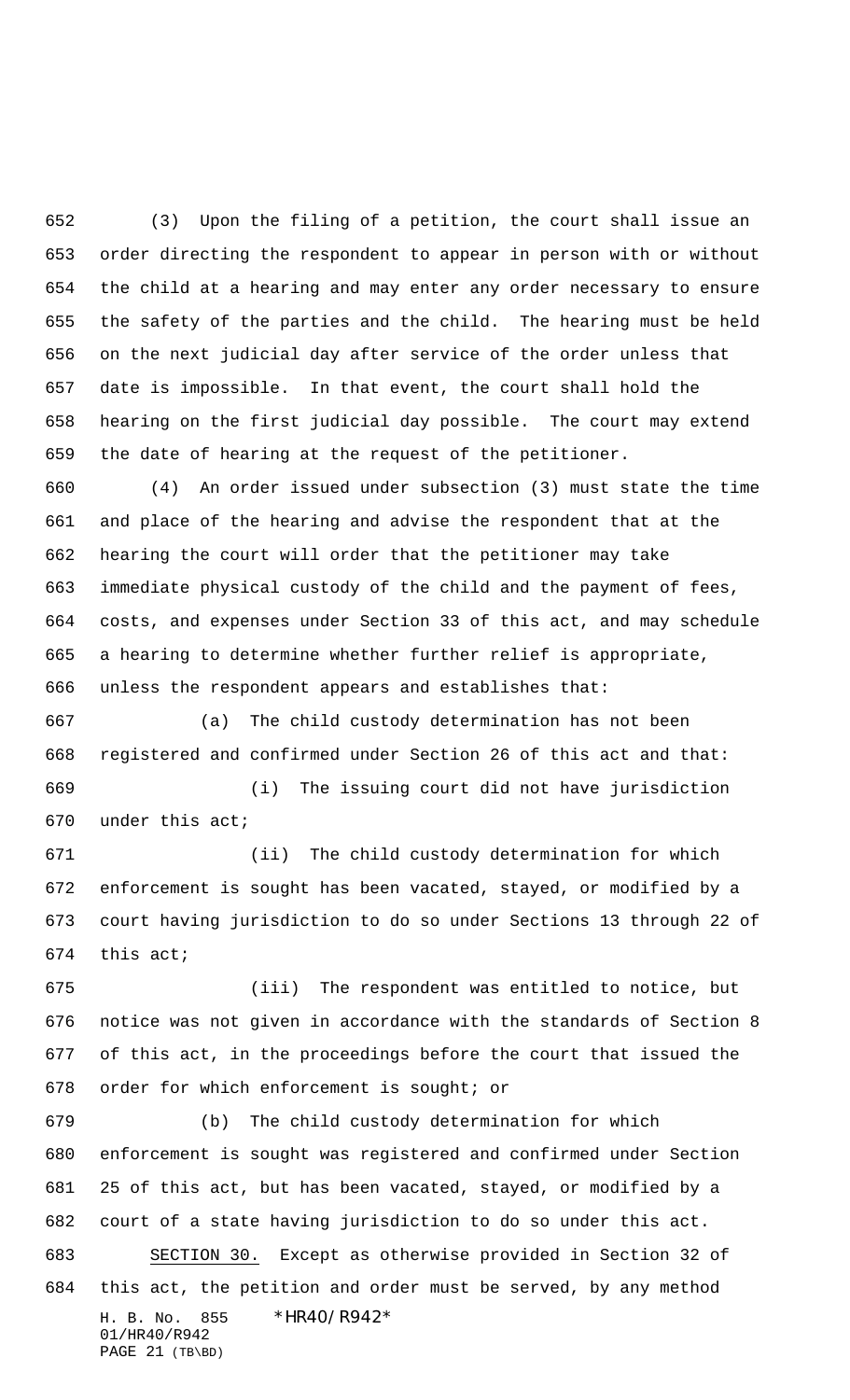authorized by the law of this state, upon respondent and any person who has physical custody of the child.

 SECTION 31. (1) Unless the court issues a temporary emergency order under Section 16 of this act, upon a finding that a petitioner is entitled to immediate physical custody of the child, the court shall order that the petitioner may take immediate physical custody of the child unless the respondent establishes that:

 (a) The child custody determination has not been registered and confirmed under Section 26 of this act and that: (i) The issuing court did not have jurisdiction

under this act;

 (ii) The child custody determination for which enforcement is sought has been vacated, stayed, or modified by a court of a state having jurisdiction to do so under Section 13 700 through 22 of this act; or

 (iii) The respondent was entitled to notice, but notice was not given in accordance with the standards of Section 8 of this act, in the proceedings before the court that issued the order for which enforcement is sought; or

 (b) The child custody determination for which enforcement is sought was registered and confirmed under Section 26 of this act but has been vacated, stayed, or modified by a court of a state having jurisdiction to do so under Sections 13 through 22 of this act.

 (2) The court shall award the fees, costs, and expenses authorized under Section 33 of this act and may grant additional relief, including a request for the assistance of law enforcement officials, and set a further hearing to determine whether additional relief is appropriate.

 (3) If a party called to testify refuses to answer on the ground that the testimony may be self-incriminating, the court may draw an adverse inference from the refusal.

H. B. No. 855 \*HR40/R942\* 01/HR40/R942 PAGE 22 (TB\BD)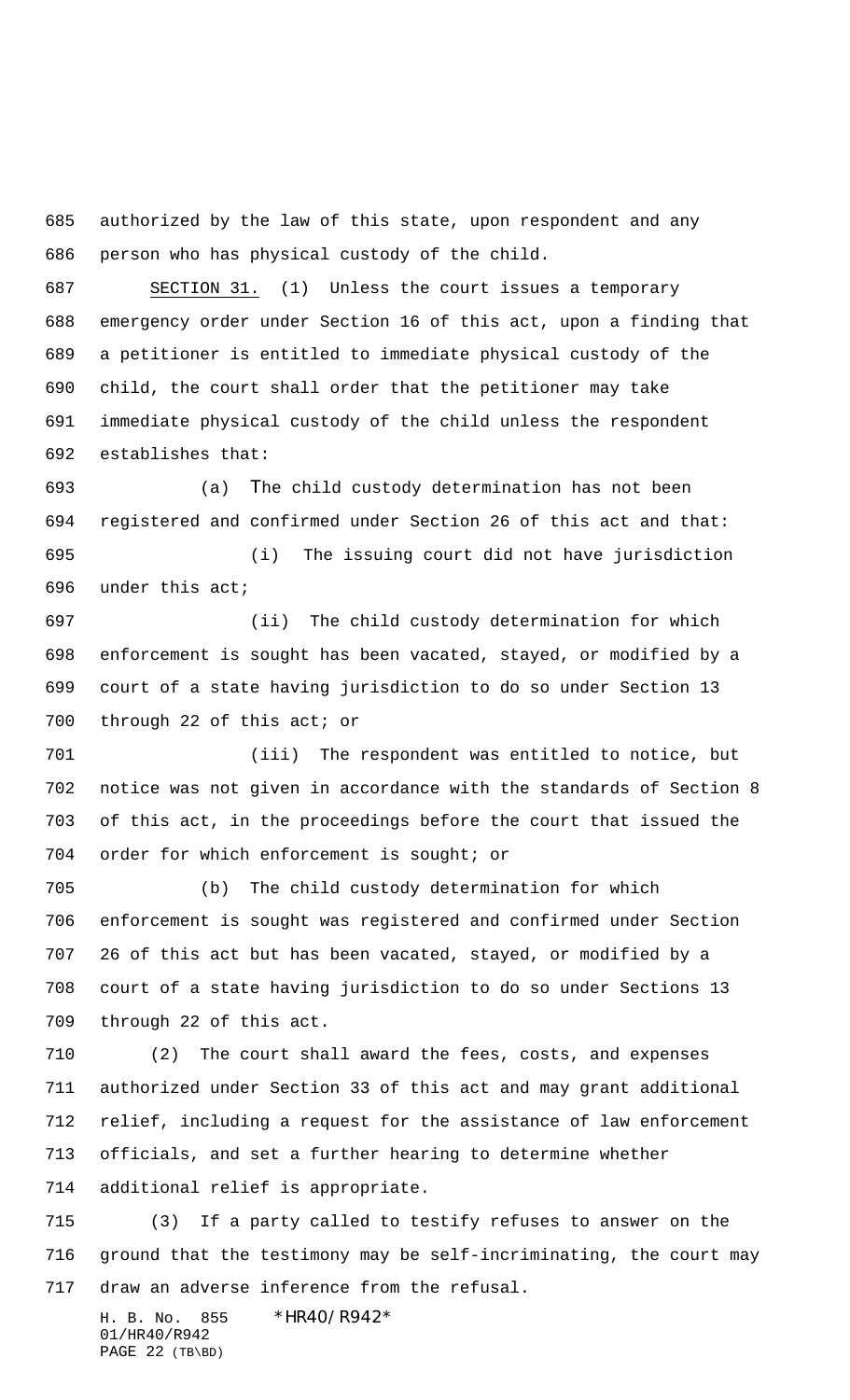(4) A privilege against disclosure of communications between spouses and a defense of immunity based on the relationship of husband and wife or parent and child may not be invoked in a proceeding under this act.

 SECTION 32. (1) Upon the filing of a petition seeking enforcement of a child custody determination, the petitioner may file a verified application for the issuance of a warrant to take physical custody of the child if the child is immediately likely to suffer serious physical harm or be removed from this state.

 (2) If the court, upon the testimony of the petitioner or other witness, finds that the child is imminently likely to suffer serious physical harm or be removed from this state, it may issue a warrant to take physical custody of the child. The petition must be heard on the next judicial day after the warrant is executed unless that date is impossible. In that event, the court shall hold the hearing on the first judicial day possible. The application for the warrant must include the statements required by Section 29(2) of this act.

 (3) A warrant to take physical custody of a child must: (a) Recite the facts upon which a conclusion of imminent serious physical harm or removal from the jurisdiction is

based;

 (b) Direct law enforcement officers to take physical custody of the child immediately; and

 (c) Provide for the placement of the child pending final relief.

 (4) The respondent must be served with the petition, warrant, and order immediately after the child is taken into physical custody.

H. B. No. 855 \*HR40/R942\* 01/HR40/R942 PAGE 23 (TB\BD) (5) A warrant to take physical custody of a child is enforceable throughout this state. If the court finds on the basis of the testimony of the petitioner or other witness that a less intrusive remedy is not effective, it may authorize law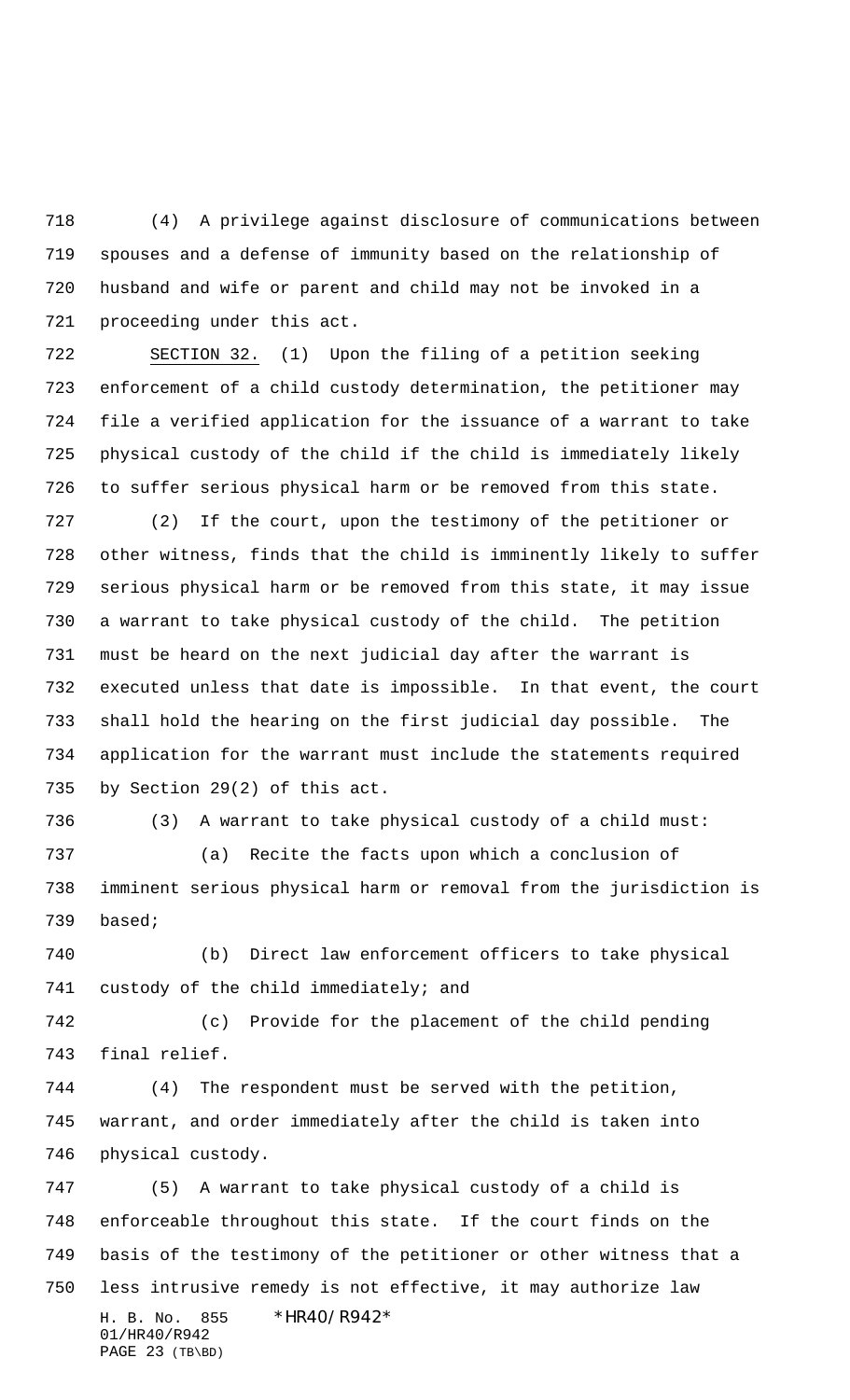enforcement officers to enter private property to take physical custody of the child. If required by exigent circumstances of the case, the court may authorize law enforcement officers to make a forcible entry at any hour.

 (6) The court may impose conditions upon placement of a child to ensure the appearance of the child and the child's custodian.

 SECTION 33. (1) The court shall award the prevailing party, including a state, necessary and reasonable expenses incurred by or on behalf of the party, including costs, communication expenses, attorney's fees, investigative fees, expenses for witnesses, travel expenses, and child care during the course of the proceedings, unless the party from whom fees or expenses are sought establishes that the award would be clearly inappropriate.

 (2) The court may not assess fees, costs, or expenses against a state unless authorized by law other than this chapter.

 SECTION 34. A court of this state shall accord full faith and credit to an order issued by another state and consistent with this chapter which enforces a child custody determination by a court of another state unless the order has been vacated, stayed, or modified by a court having jurisdiction to do so under Sections 13 through 22 of this act.

 SECTION 35. An appeal may be taken from a final order in a proceeding under Sections 23 through 38 of this act in accordance with expedited appellate procedures in other civil cases. Unless the court enters a temporary emergency order under Section 16 of this act, the enforcing court may not stay an order enforcing a child custody determination pending appeal.

H. B. No. 855 \*HR40/R942\* 01/HR40/R942 PAGE 24 (TB\BD) SECTION 36. (1) In a case arising under this chapter or involving the Hague Convention on the Civil Aspects of International Child Abduction, the prosecutor or other appropriate public official may take any lawful action, including resort to a proceeding under Sections 23 through 38 of this act or any other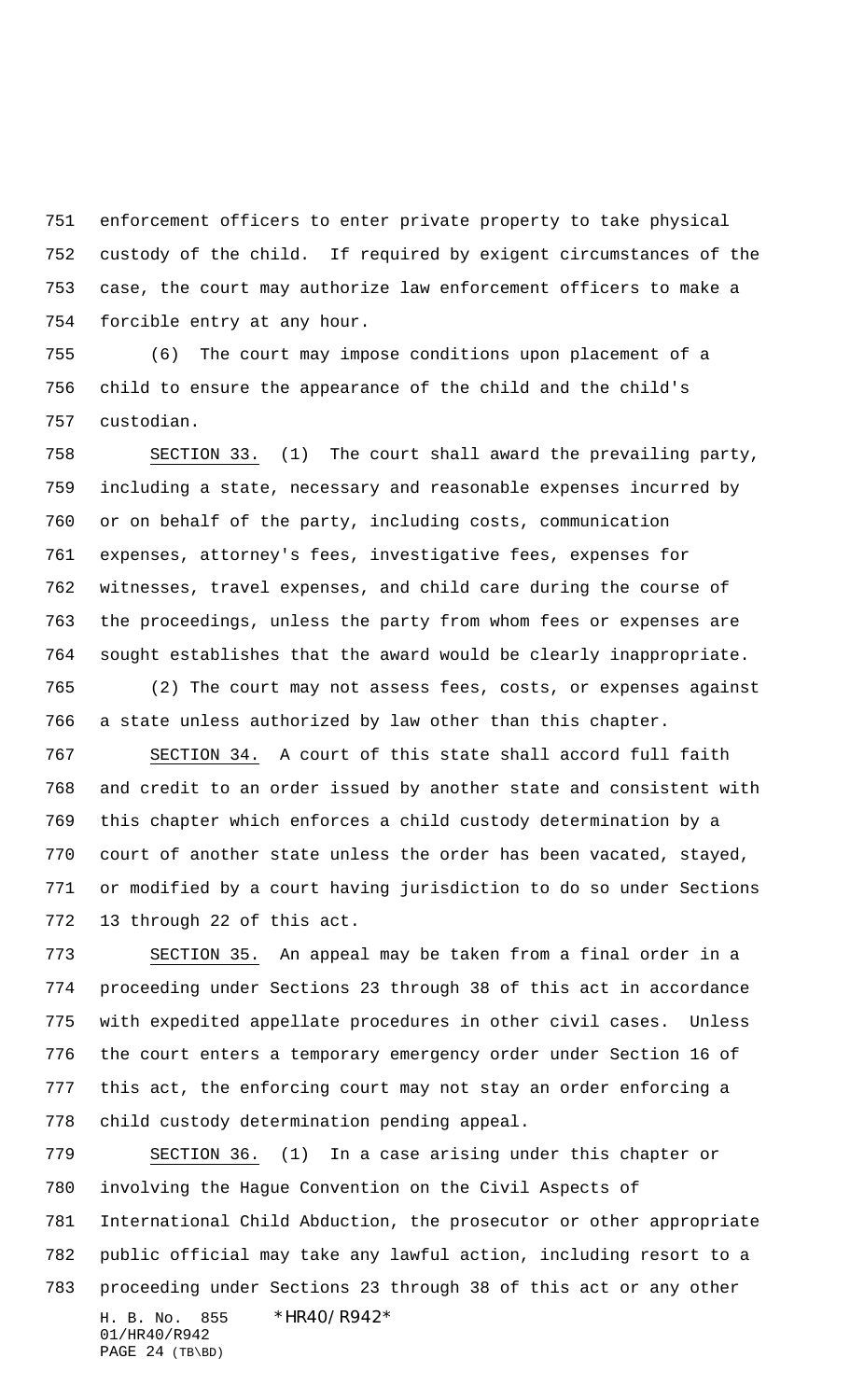available civil proceeding to locate a child, obtain the return of a child, or enforce a child custody determination if there is:

(a) An existing child custody determination;

 (b) A request to do so from a court in a pending child custody proceeding;

 (c) A reasonable belief that a criminal statute has been violated; or

 (d) A reasonable belief that the child has been wrongfully removed or retained in violation of the Hague Convention on the Civil Aspects of International Child Abduction.

 (2) A prosecutor or appropriate public official acting under this section acts on behalf of the court and may not represent any party.

 SECTION 37. At the request of a prosecutor or other appropriate public official acting under Section 36 of this act, a law enforcement officer may take any lawful action reasonably necessary to locate a child or a party and assist a prosecutor or appropriate public official with responsibilities under Section 36 of this act.

 SECTION 38. If the respondent is not the prevailing party, the court may assess against the respondent all direct expenses and costs incurred by the prosecutor or other appropriate public official and law enforcement officers under Section 36 or 37 of this act.

 SECTION 39. Sections 93-23-1, 93-23-3, 93-23-5, 93-23-7, 93-23-9, 93-23-11, 93-23-13, 93-23-15, 93-23-17, 93-23-19, 93-23-21, 93-23-23, 93-23-25, 93-23-27, 93-23-29, 93-23-31, 93-23-33, 93-23-35, 93-23-37, 93-23-39, 93-23-41, 93-23-43, 93-23-45, and 93-23-47, Mississippi Code of 1972, which constitute the Uniform Child Custody Jurisdiction Act adopted in 1982, are

hereby repealed.

H. B. No. 855 \*HR40/R942\* 01/HR40/R942 PAGE 25 (TB\BD) SECTION 40. In applying and construing this uniform act, consideration must be given to the need to promote uniformity of